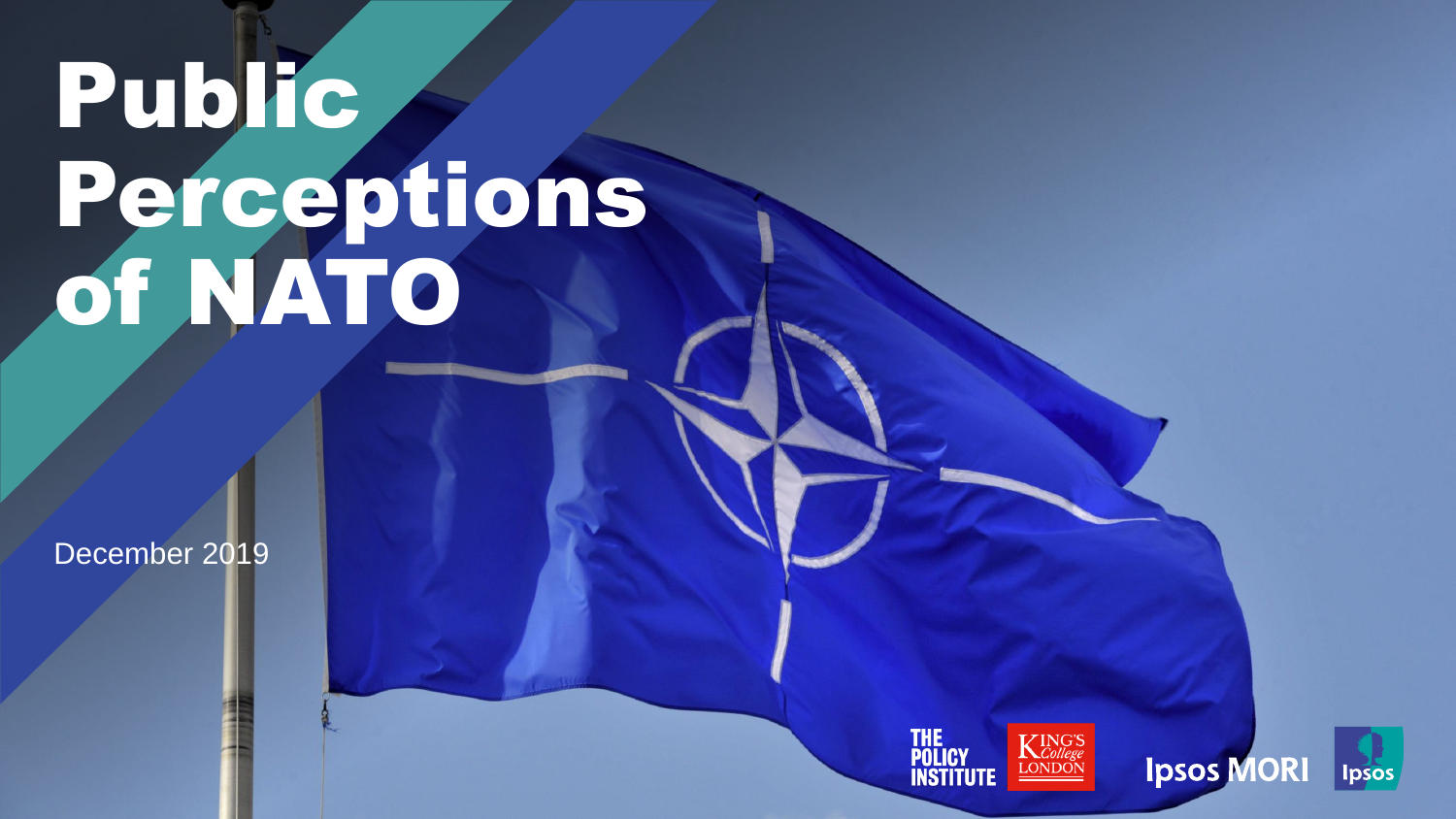# **Familiarity with NATO**

#### **How well, if at all, would you say you know NATO?**

- **Know very well**
- **Know a fair amount**
- **Know just a little**
- **Heard of but know nothing about**
- **Never heard of**
- **Don't know**





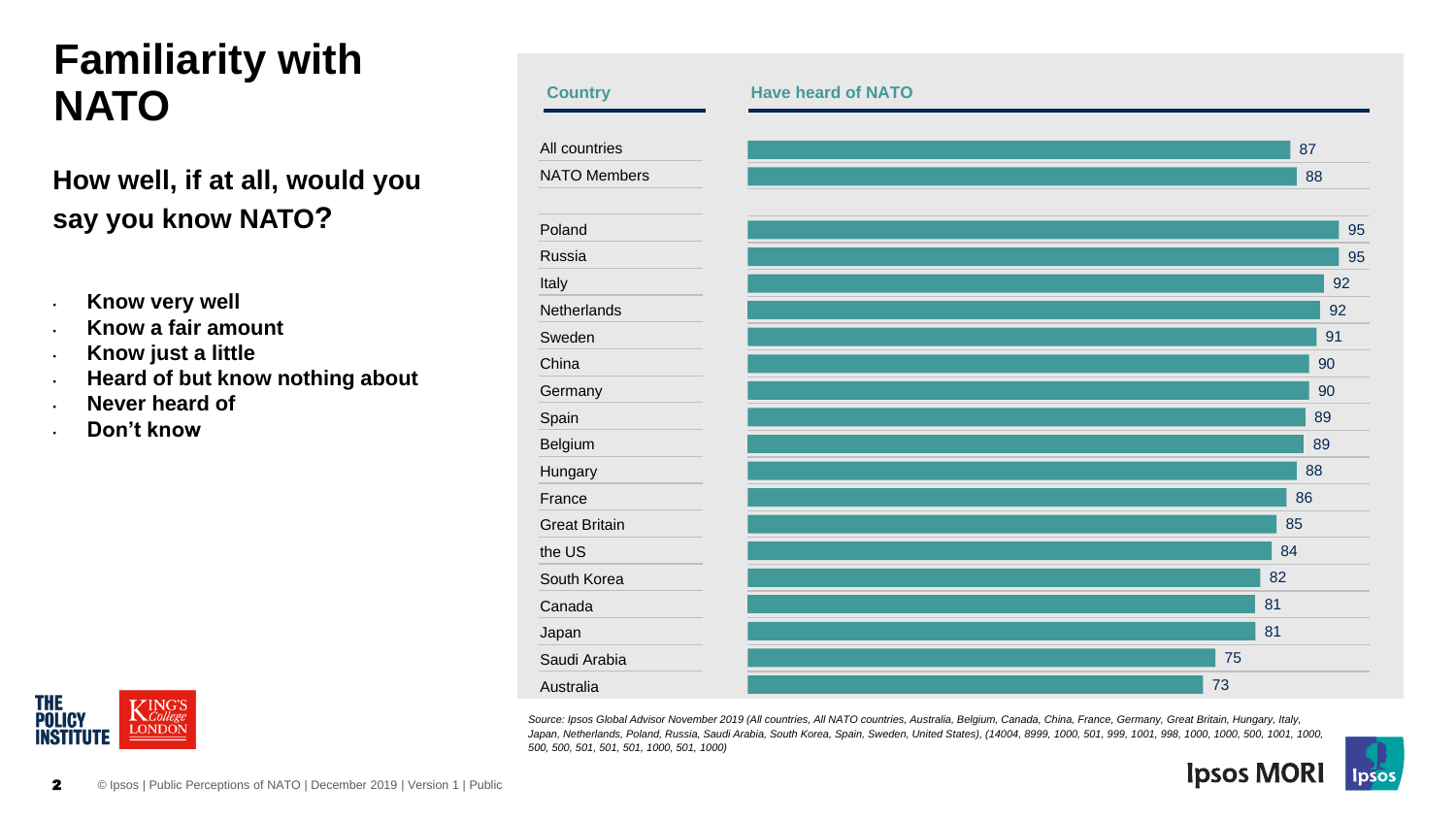# **Familiarity with the EU**

#### **How well, if at all, would you say you know the EU?**

- **Know very well**
- **Know a fair amount**
- **Know just a little**
- **Heard of but know nothing about**
- **Never heard of**
- **Don't know**



**Country Have heard of the EU**

*Source: Ipsos Global Advisor November 2019 (All countries, All NATO countries, Australia, Belgium, Canada, China, France, Germany, Great Britain, Hungary, Italy, Japan, Netherlands, Poland, Russia, Saudi Arabia, South Korea, Spain, Sweden, United States), (14004, 8999, 1000, 501, 999, 1001, 998, 1000, 1000, 500, 1001, 1000, 500, 500, 501, 501, 501, 1000, 501, 1000)* 



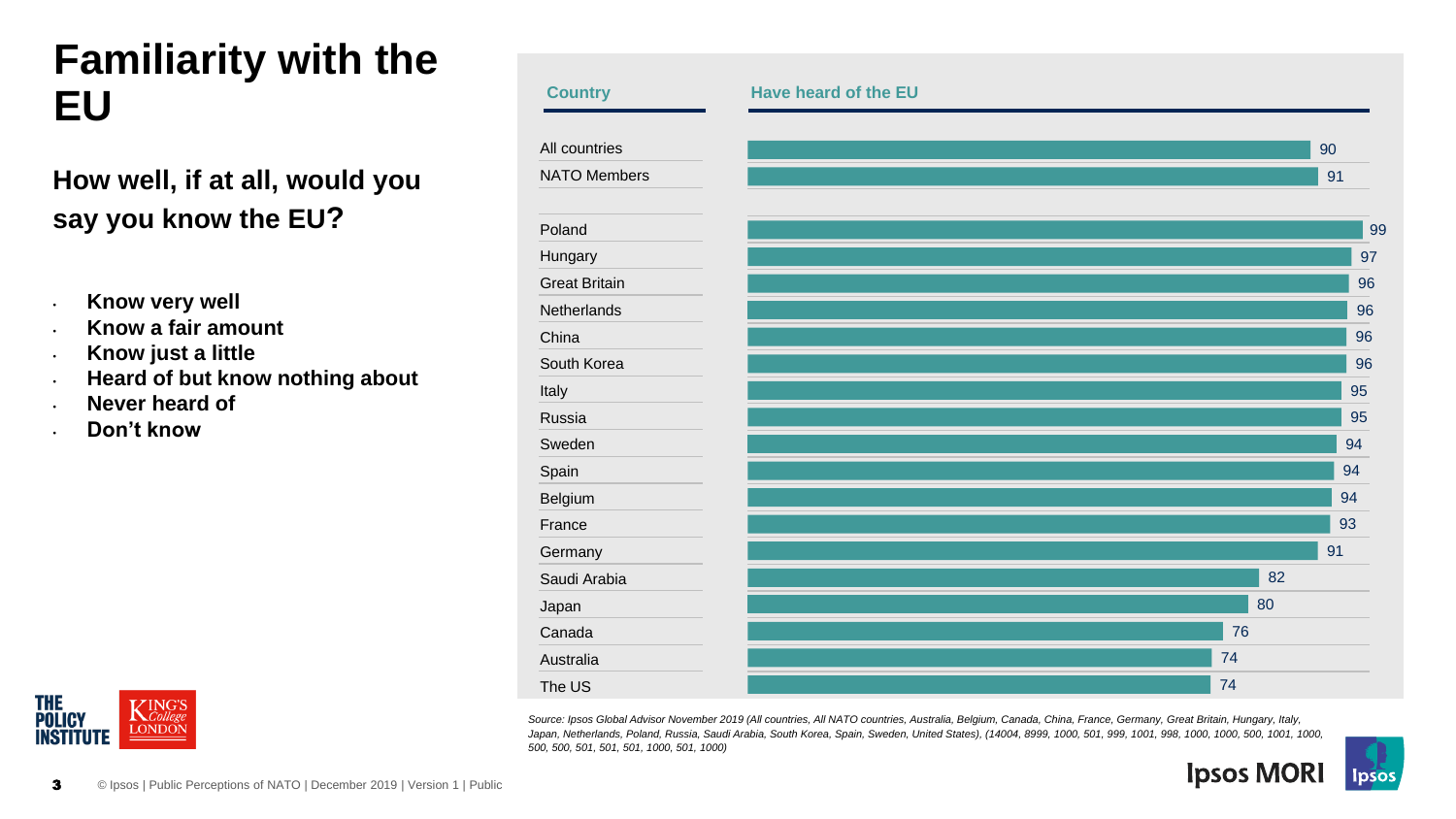# **Familiarity with the UN**

#### **How well, if at all, would you say you know the UN?**

- **Know very well**
- **Know a fair amount**
- **Know just a little**
- **Heard of but know nothing about**
- **Never heard of**
- **Don't know**



*Source: Ipsos Global Advisor November 2019 (All countries, All NATO countries, Australia, Belgium, Canada, China, France, Germany, Great Britain, Hungary, Italy, Japan, Netherlands, Poland, Russia, Saudi Arabia, South Korea, Spain, Sweden, United States), (14004, 8999, 1000, 501, 999, 1001, 998, 1000, 1000, 500, 1001, 1000, 500, 500, 501, 501, 501, 1000, 501, 1000)* 



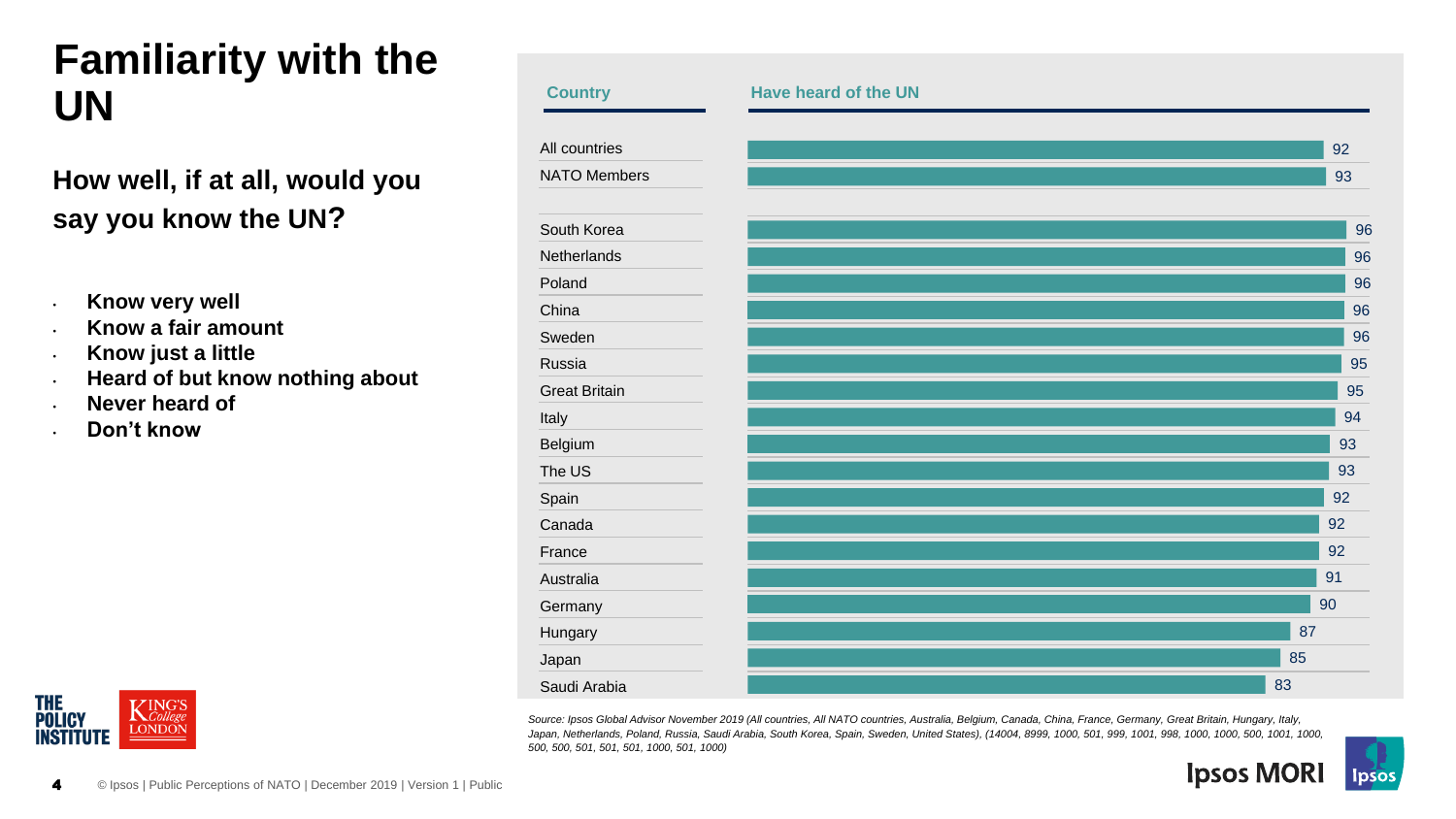# **Familiarity with NAFTA**

#### **How well, if at all, would you say you know NAFTA?**

- **Know very well**
- **Know a fair amount**
- **Know just a little**
- **Heard of but know nothing about**
- **Never heard of**
- **Don't know**





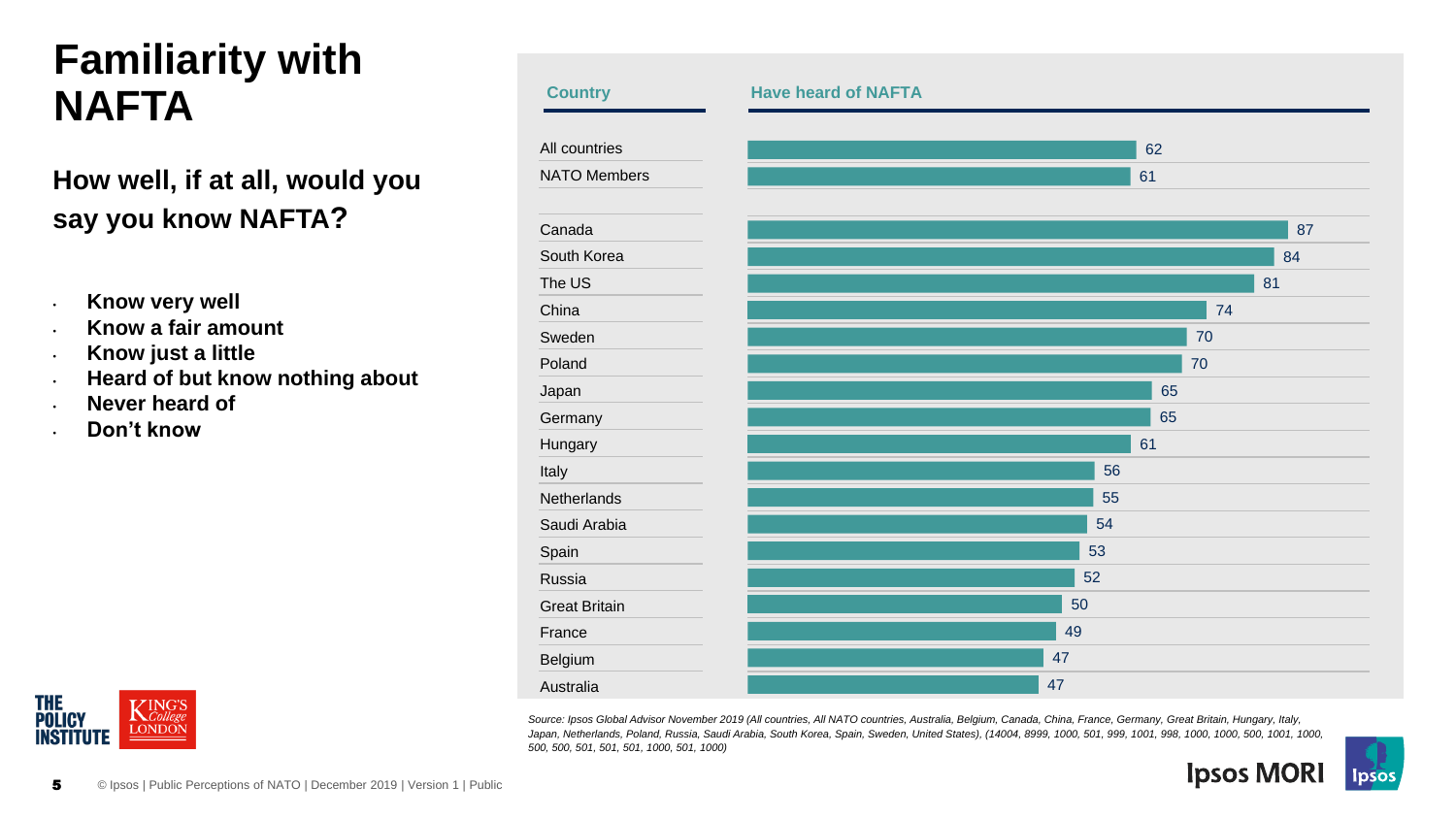### **Familiarity with the G20**

#### **How well, if at all, would you say you know the G20?**

- **Know very well**
- **Know a fair amount**
- **Know just a little**
- **Heard of but know nothing about**
- **Never heard of**
- **Don't know**

**THE** 

**POLICY** 

**INSTITUTE** 



*Source: Ipsos Global Advisor November 2019 (All countries, All NATO countries, Australia, Belgium, Canada, China, France, Germany, Great Britain, Hungary, Italy, Japan, Netherlands, Poland, Russia, Saudi Arabia, South Korea, Spain, Sweden, United States), (14004, 8999, 1000, 501, 999, 1001, 998, 1000, 1000, 500, 1001, 1000, 500, 500, 501, 501, 501, 1000, 501, 1000)* 



KING'S

**LONDON**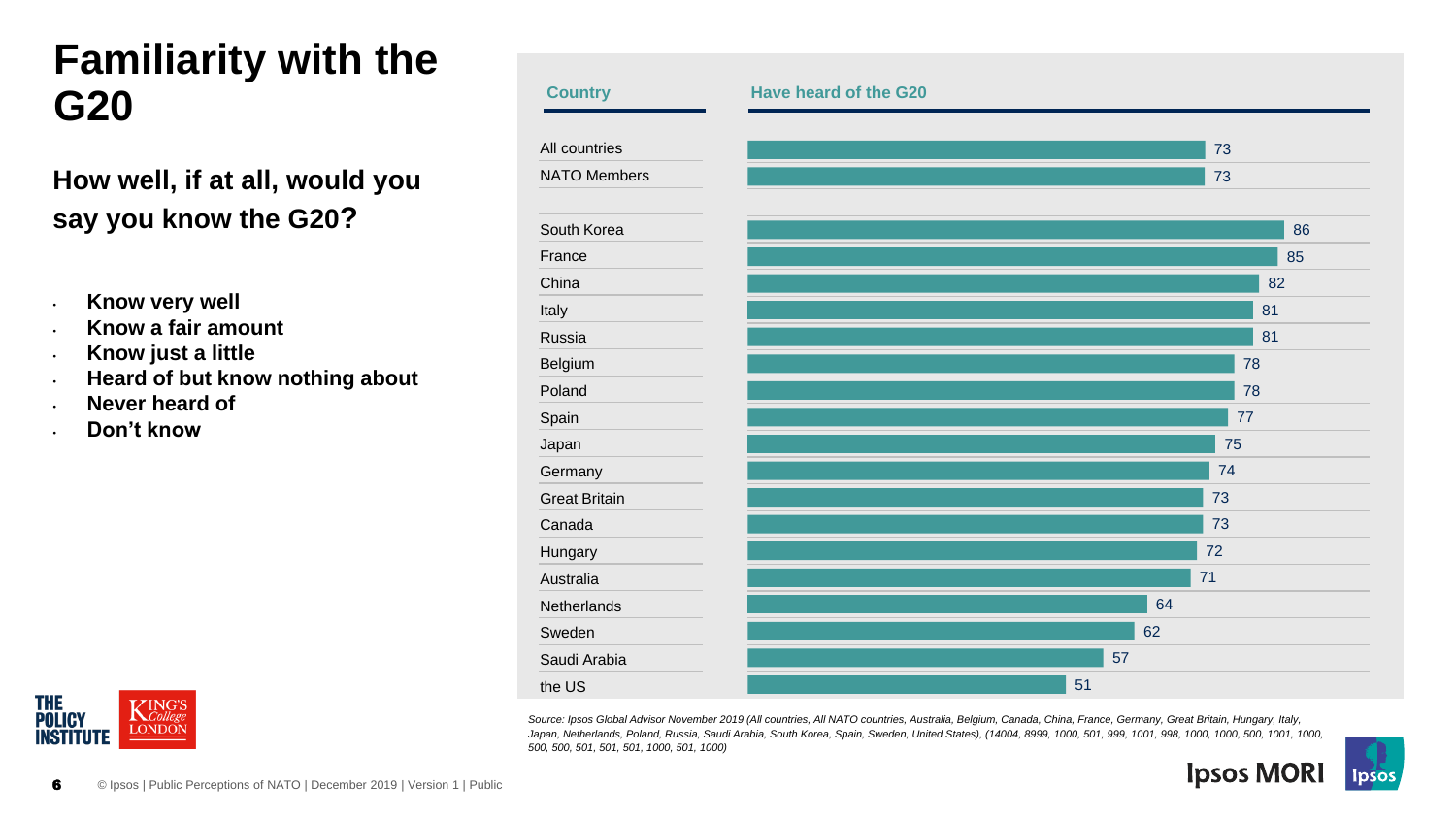#### **Familiarity with the Non-Aligned Movement**

**How well, if at all, would you say you know the Non-Aligned Movement?**

- **Know very well**
- **Know a fair amount**
- **Know just a little**
- **Heard of but know nothing about**
- **Never heard of**
- **Don't know**



| <b>Country</b>       | <b>Have heard of the Non-Aligned Movement</b> |  |  |  |
|----------------------|-----------------------------------------------|--|--|--|
| All countries        | 40                                            |  |  |  |
| <b>NATO Members</b>  | 36                                            |  |  |  |
| China                | 67                                            |  |  |  |
| Saudi Arabia         | 59                                            |  |  |  |
| Italy                | 54                                            |  |  |  |
| South Korea          | 53                                            |  |  |  |
| Poland               | 50                                            |  |  |  |
| Spain                | 50                                            |  |  |  |
| Hungary              | 46                                            |  |  |  |
| Germany              | 45                                            |  |  |  |
| Russia               | 45                                            |  |  |  |
| Japan                | 37                                            |  |  |  |
| Sweden               | 37                                            |  |  |  |
| Belgium              | 35                                            |  |  |  |
| France               | 28                                            |  |  |  |
| <b>United States</b> | 26                                            |  |  |  |
| <b>Great Britain</b> | 23                                            |  |  |  |
| Netherlands          | 22                                            |  |  |  |
| Australia            | 21                                            |  |  |  |
| Canada               | 20                                            |  |  |  |

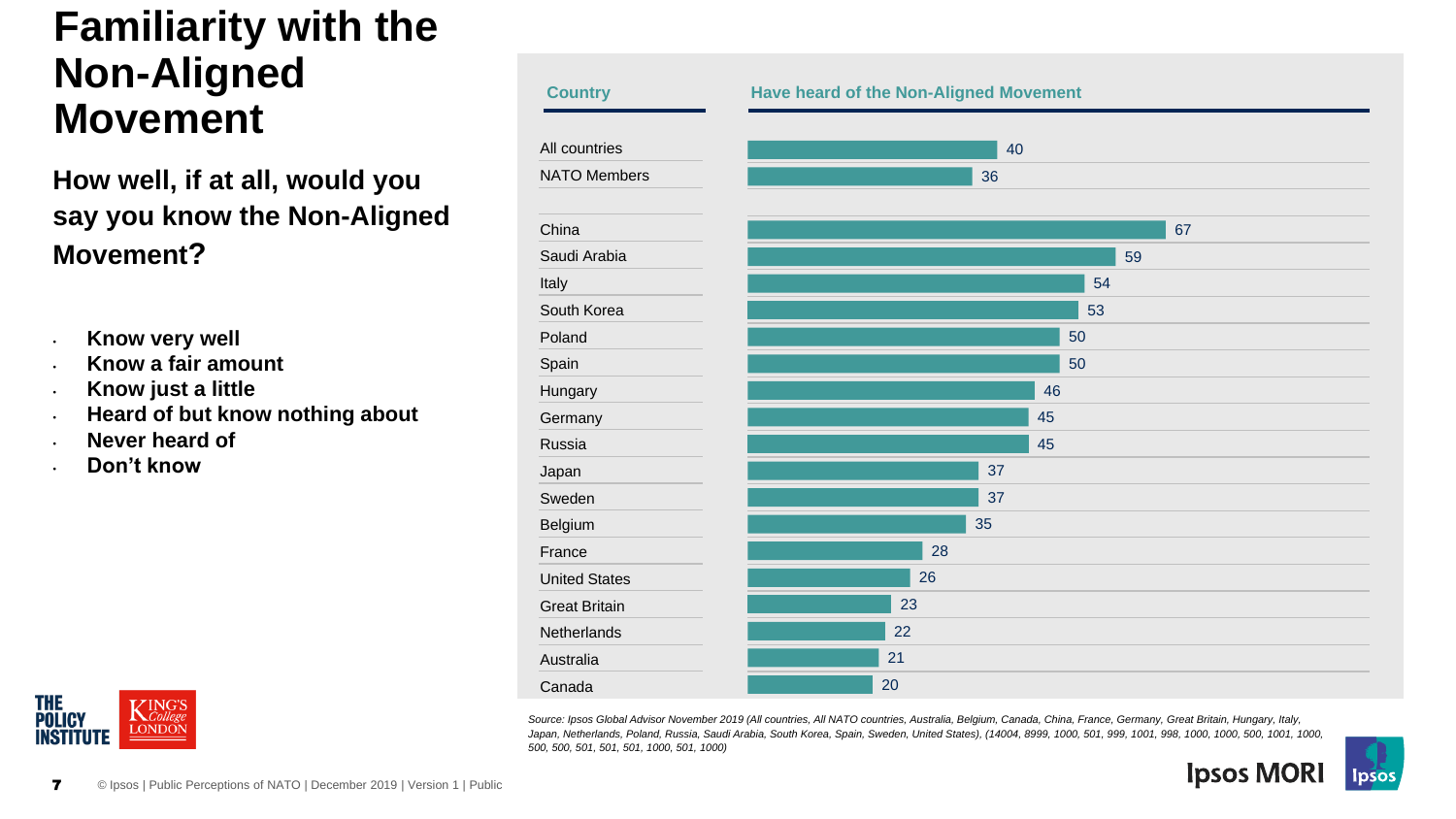# **Favourability towards NATO**

**How favourable or unfavourable would you say your overall opinion or impression is of NATO?**

- **Very favourable**
- **Fairly favourable**
- **Neither favourable nor unfavourable**
- **Fairly unfavourable**
- **Very unfavourable**
- **Don't know**



| <b>Country</b>       | <b>Favourable</b> |    | <b>Unfavourable</b> | <b>Net</b><br>favourable |
|----------------------|-------------------|----|---------------------|--------------------------|
| All countries        | 39                |    | 16                  | $+22$                    |
| <b>NATO Members</b>  | 43                |    | 14                  | $+28$                    |
| Poland               |                   | 60 | $6\phantom{1}6$     | $+54$                    |
| <b>United States</b> |                   | 56 | 10                  | $+46$                    |
| Canada               |                   | 55 | $\overline{9}$      | $+46$                    |
| <b>Great Britain</b> |                   | 50 | 9                   | $+41$                    |
| Netherlands          |                   | 47 | 11                  | $+36$                    |
| Saudi Arabia         | 44                |    | 19                  | $+25$                    |
| Belgium              | 41                |    | 13                  | $+28$                    |
| Australia            | 40                |    | 12                  | $+27$                    |
| Hungary              | 40                |    | 11                  | $+29$                    |
| Sweden               | 38                |    | 16                  | $+21$                    |
| China                | 37                |    | 25                  | $+12$                    |
| Italy                | 35                |    | 18                  | $+17$                    |
| France               | 31                |    | 19                  | $+12$                    |
| Germany              | 30                |    | 21                  | $+9$                     |
| Spain                | 29                |    | 24                  | $+6$                     |
| South Korea          | 27                |    | 14                  | $+13$                    |
| Japan                | 23                |    | 9                   | $+14$                    |
| Russia               | 15                | 47 |                     | $-32$                    |

*Source: Ipsos Global Advisor November 2019 All know at least a little about NATO (All countries, All NATO countries, Australia, Belgium, Canada, China, France, Germany, Great Britain, Hungary, Italy, Japan, Netherlands, Poland, Russia, Saudi Arabia, South Korea, Spain, Sweden, United States), (9737, 6624, 501, 385, 690, 700, 701, 754, 669, 408, 818, 542, 367, 450, 389, 305, 292, 767, 384, 615)* 

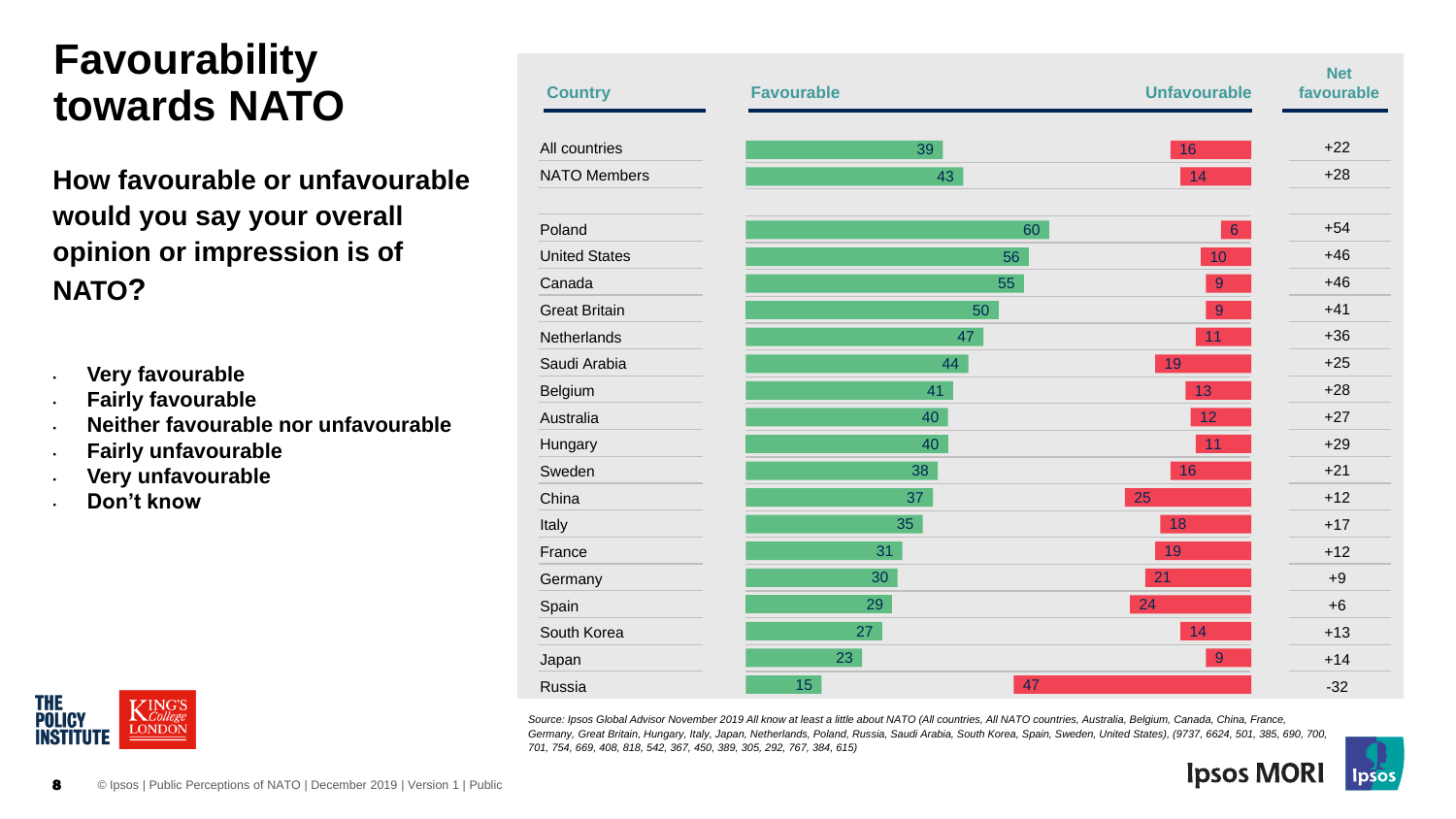# **Favourability towards the EU**

**How favourable or unfavourable would you say your overall opinion or impression is of the EU?**

- **Very favourable**
- **Fairly favourable**
- **Neither favourable nor unfavourable**
- **Fairly unfavourable**
- **Very unfavourable**
- **Don't know**



| <b>Country</b>       | <b>Favourable</b> |    | <b>Unfavourable</b> | <b>Net</b><br>favourable |
|----------------------|-------------------|----|---------------------|--------------------------|
| All countries        |                   | 42 | 19                  | $+22$                    |
| <b>NATO Members</b>  |                   | 43 | 22                  | $+20$                    |
| Poland               |                   | 61 | 12                  | $+49$                    |
| China                |                   | 57 | $\boldsymbol{6}$    | $+51$                    |
| Saudi Arabia         |                   | 56 | 12                  | $+44$                    |
| Hungary              |                   | 49 | 15                  | $+34$                    |
| Netherlands          |                   | 46 | 26                  | $+20$                    |
| Spain                |                   | 46 | 18                  | $+28$                    |
| Canada               |                   | 45 | 18                  | $+27$                    |
| Sweden               |                   | 44 | 23                  | $+21$                    |
| The US               |                   | 43 | 17                  | $+26$                    |
| Germany              |                   | 41 | 23                  | $+18$                    |
| Belgium              |                   | 38 | 21                  | $+18$                    |
| <b>Great Britain</b> |                   | 37 | 36                  | $+1$                     |
| Australia            |                   | 36 | 20                  | $+17$                    |
| Italy                |                   | 35 | 28                  | $+7$                     |
| France               | 34                |    | 26                  | $+7$                     |
| Russia               | 30                |    | 17                  | $+13$                    |
| South Korea          | 28                |    | 14                  | $+14$                    |
| Japan                | 25                |    | 15                  | $+11$                    |

*Source: Ipsos Global Advisor November 2019 All know at least a little about NATO (All countries, All NATO countries, Australia, Belgium, Canada, China, France, Germany, Great Britain, Hungary, Italy, Japan, Netherlands, Poland, Russia, Saudi Arabia, South Korea, Spain, Sweden, United States), (10671, 7244, 527, 426, 627, 805, 845, 812, 878, 456, 893, 567, 414, 476, 391, 339, 351, 875, 447, 542)* 

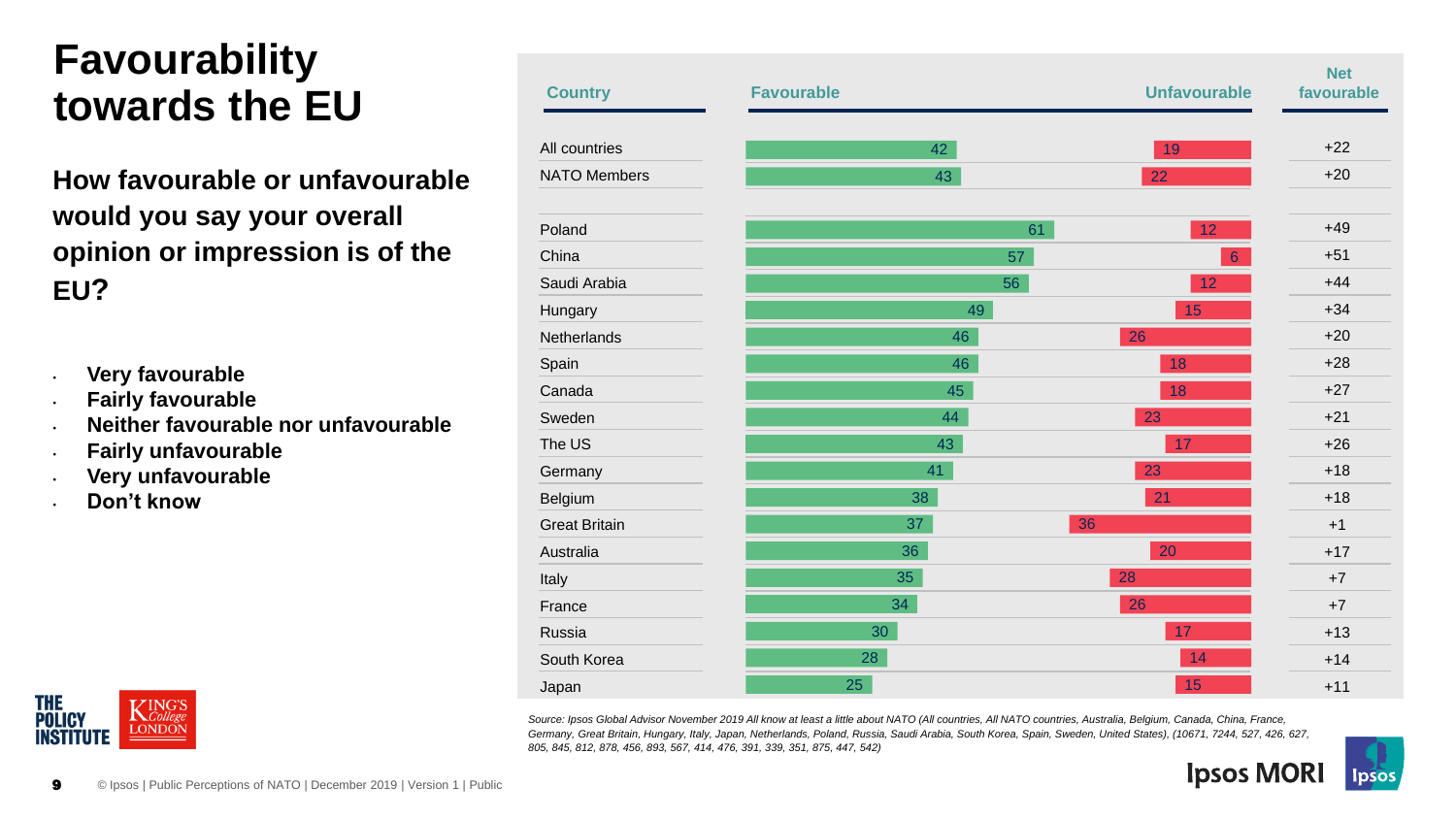# **Favourability towards the UN**

**How favourable or unfavourable would you say your overall opinion or impression is of the UN?**

- **Very favourable**
- **Fairly favourable**
- **Neither favourable nor unfavourable**
- **Fairly unfavourable**
- **Very unfavourable**
- **Don't know**



| <b>Country</b>       | <b>Favourable</b> |    | <b>Unfavourable</b>     | <b>Net</b><br>favourable |
|----------------------|-------------------|----|-------------------------|--------------------------|
| All countries        | 47                |    | 15                      | $+32$                    |
| <b>NATO Members</b>  | 46                |    | 15                      | $+30$                    |
| China                |                   | 70 | $\overline{\mathbf{3}}$ | $+67$                    |
| Poland               |                   | 59 | 11                      | $+48$                    |
| Sweden               |                   | 59 | 13                      | $+46$                    |
| Canada               |                   | 55 | 17                      | $+39$                    |
| <b>Great Britain</b> |                   | 54 | 10                      | $+44$                    |
| The US               | 49                |    | 22                      | $+26$                    |
| Australia            | 48                |    | 20                      | $+28$                    |
| Netherlands          | 48                |    | 12                      | $+35$                    |
| South Korea          | 48                |    | 13                      | $+35$                    |
| Spain                | 47                |    | 14                      | $+33$                    |
| Belgium              | 46                |    | 14                      | $+32$                    |
| Saudi Arabia         | 43                |    | 25                      | $+19$                    |
| France               | 41                |    | 14                      | $+27$                    |
| Russia               | 40                |    | 10                      | $+30$                    |
| Germany              | 37                |    | 19                      | $+17$                    |
| Italy                | 36                |    | 20                      | $+16$                    |
| Hungary              | 35                |    | 15                      | $+20$                    |
| Japan                | 32                |    | 16                      | $+15$                    |

*Source: Ipsos Global Advisor November 2019 All know at least a little about NATO (All countries, All NATO countries, Australia, Belgium, Canada, China, France, Germany, Great Britain, Hungary, Italy, Japan, Netherlands, Poland, Russia, Saudi Arabia, South Korea, Spain, Sweden, United States), (10951, 7132, 738, 401, 800, 850, 807, 749, 803, 330, 842, 628, 396, 436, 409, 355, 400, 813, 439, 755)* 

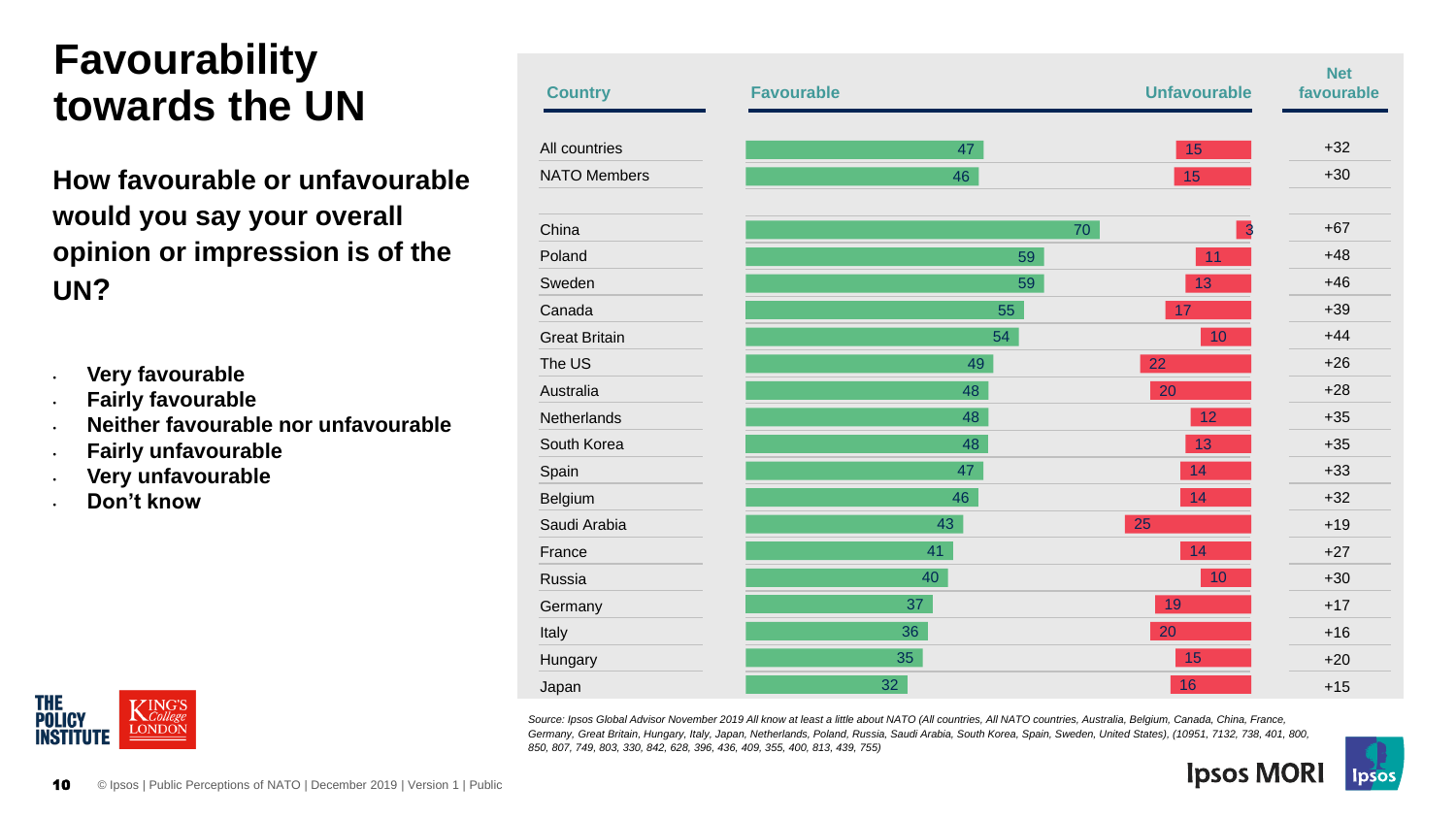# **Favourability towards NAFTA**

**How favourable or unfavourable would you say your overall opinion or impression is of NAFTA?**

- **Very favourable**
- **Fairly favourable**
- **Neither favourable nor unfavourable**
- **Fairly unfavourable**
- **Very unfavourable**
- **Don't know**



| <b>Country</b>       | <b>Favourable</b> | <b>Unfavourable</b> | <b>Net</b><br>favourable |
|----------------------|-------------------|---------------------|--------------------------|
| All countries        | 28                | 20                  | $+8$                     |
| <b>NATO Members</b>  | 25                | 22                  | $+3$                     |
| Saudi Arabia         | 53                | 12                  | $+41$                    |
| China                | 49                | 12                  | $+38$                    |
| Canada               | 47                | 16                  | $+30$                    |
| The US               | 45                | 18                  | $+27$                    |
| Sweden               | 37                | $\bf 8$             | $+28$                    |
| Poland               | 34                | $\bf 8$             | $+25$                    |
| Australia            | 28                | 22                  | $+5$                     |
| Russia               | 25                | 21                  | $+4$                     |
| <b>Great Britain</b> | 23                | 18                  | $+6$                     |
| Hungary              | 23                | 18                  | $+5$                     |
| Italy                | 22                | 19                  | $+2$                     |
| South Korea          | 21                | 23                  | $-2$                     |
| France               | 20                | 36                  | $-15$                    |
| Japan                | 20                | 16                  | $+4$                     |
| Belgium              | 19                | 23                  | $-4$                     |
| Spain                | 16                | 21                  | $-5$                     |
| Germany              | 15                | 29                  | $-13$                    |
| Netherlands          | 13 <sup>°</sup>   | 33                  | $-20$                    |

*Source: Ipsos Global Advisor November 2019 All know at least a little about NATO (All countries, All NATO countries, Australia, Belgium, Canada, China, France, Germany, Great Britain, Hungary, Italy, Japan, Netherlands, Poland, Russia, Saudi Arabia, South Korea, Spain, Sweden, United States), (5510, 3552, 254, 145, 737, 494, 287, 360, 295, 147, 341, 420, 122, 242, 124, 204, 264, 298, 198, 578)* 

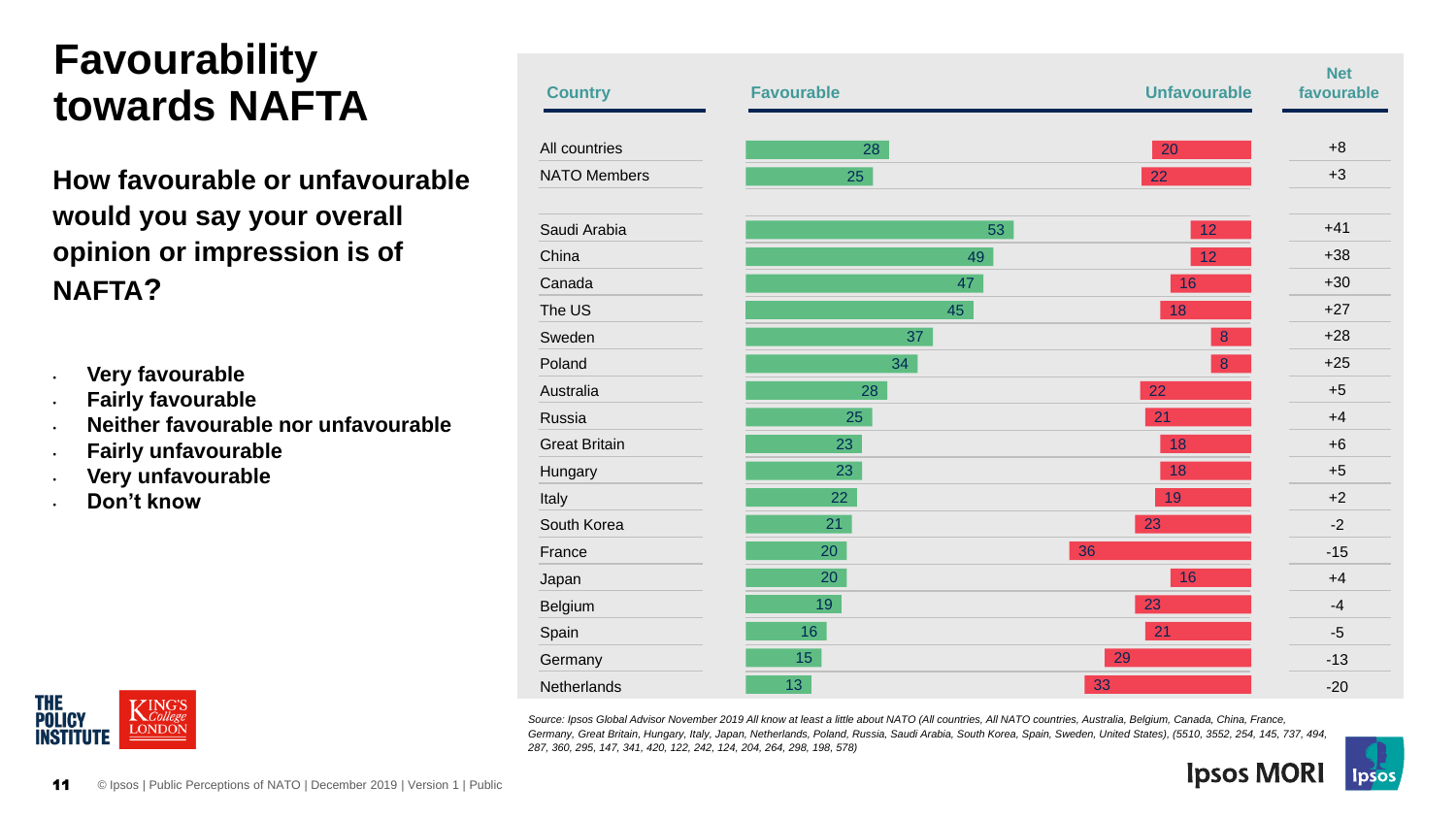# **Favourability towards the G20**

**How favourable or unfavourable would you say your overall opinion or impression is of the G20?**

- **Very favourable**
- **Fairly favourable**
- **Neither favourable nor unfavourable**
- **Fairly unfavourable**
- **Very unfavourable**
- **Don't know**



| <b>Country</b>       | <b>Favourable</b> |    | <b>Unfavourable</b> | <b>Net</b><br>favourable |
|----------------------|-------------------|----|---------------------|--------------------------|
| All countries        | 32                |    | 19                  | $+13$                    |
| <b>NATO Members</b>  | 29                |    | 23                  | $+6$                     |
| Australia            |                   | 63 | $\sqrt{5}$          | $+58$                    |
| Belgium              |                   | 52 | 16                  | $+36$                    |
| Canada               | 41                |    | 16                  | $+26$                    |
| China                | 41                |    | 14                  | $+28$                    |
| France               | 37                |    | 17                  | $+20$                    |
| Germany              | 33                |    | 19                  | $+14$                    |
| <b>Great Britain</b> | 32                |    | 16                  | $+15$                    |
| Hungary              | 31                |    | 11                  | $+21$                    |
| Italy                | 30                |    | 22                  | $+9$                     |
| Japan                | 28                |    | 19                  | $+10$                    |
| Netherlands          | 27                |    | 25                  | $+2$                     |
| Poland               | 27                |    | 21                  | $6\phantom{1}$           |
| Russia               | 26                |    | 15                  | $+10$                    |
| Saudi Arabia         | 25                |    | 22                  | $+4$                     |
| South Korea          | 25                | 33 |                     | $-8$                     |
| Spain                | 24                |    | 12                  | $+12$                    |
| Sweden               | 22                |    | 30                  | $-8$                     |
| The US               | 17                |    | 29                  | $-12$                    |

*Source: Ipsos Global Advisor November 2019 All know at least a little about NATO (All countries, All NATO countries, Australia, Belgium, Canada, China, France, Germany, Great Britain, Hungary, Italy, Japan, Netherlands, Poland, Russia, Saudi Arabia, South Korea, Spain, Sweden, United States), (7884, 5134, 493, 308, 582, 693, 727, 554, 583, 237, 678, 514, 222, 301, 297, 261, 294, 597, 198, 345)* 

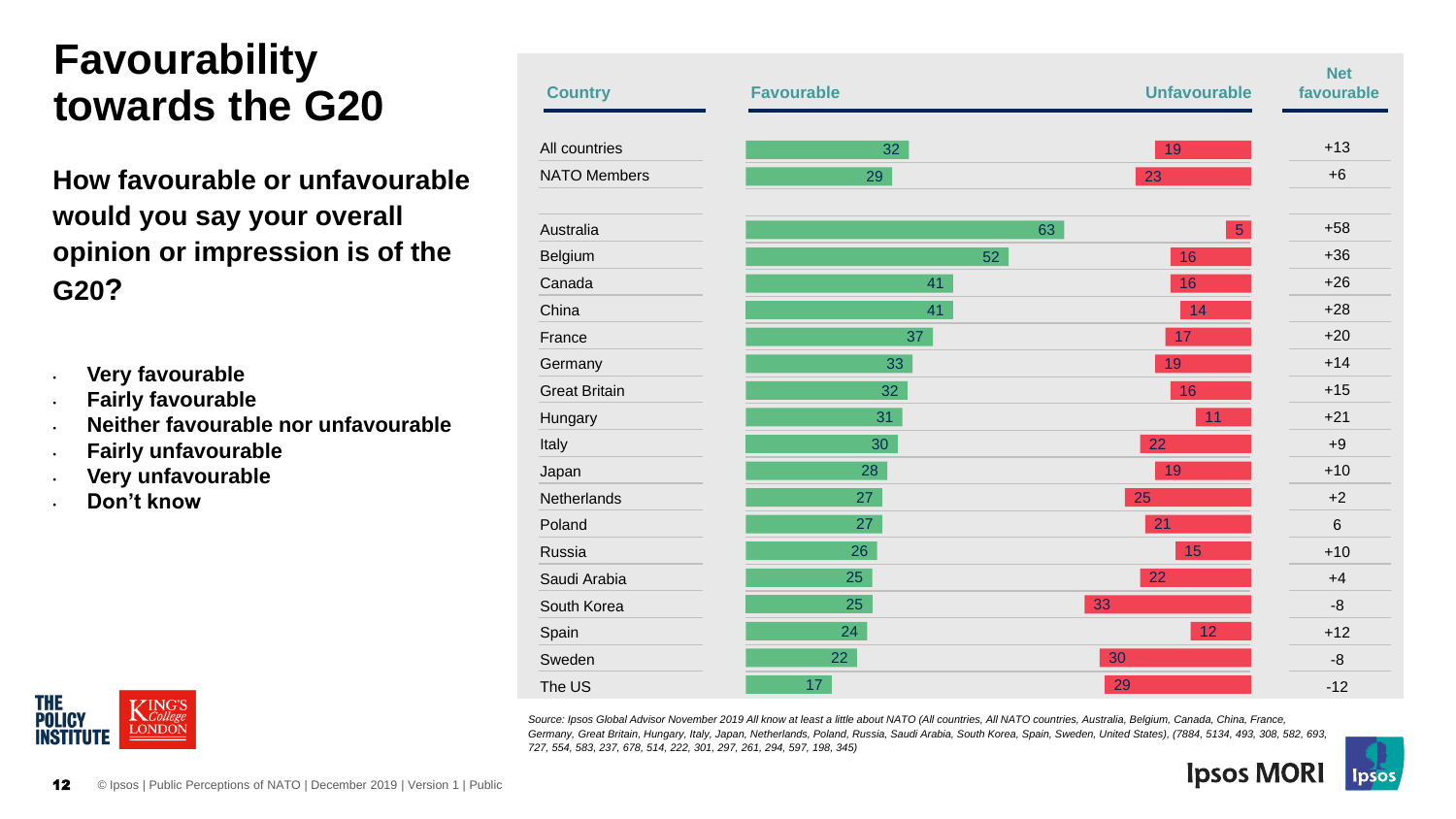### **Favourability towards the Non-Aligned Movement**

**How favourable or unfavourable would you say your overall opinion or impression is of the Non-Aligned Movement?**

- **Very favourable**
- **Fairly favourable**
- **Neither favourable nor unfavourable**
- **Fairly unfavourable**
- **Very unfavourable**
- **Don't know**



| <b>Country</b>       | <b>Favourable</b> | <b>Unfavourable</b> | <b>Net</b><br>favourable |
|----------------------|-------------------|---------------------|--------------------------|
| All countries        | 30                | 16                  | $+14$                    |
| <b>NATO Members</b>  | 28                | 17                  | $+10$                    |
| China                | 55                | $\overline{7}$      | $+48$                    |
| Saudi Arabia         | 55                | 16                  | $+39$                    |
| The US               | 46                | 19                  | $+27$                    |
| Sweden               | 40                | 14                  | $+26$                    |
| Australia            | 38                | 11                  | $+28$                    |
| Poland               | 36                | $\overline{9}$      | $+27$                    |
| Belgium              | 34                | 19                  | $+14$                    |
| <b>Great Britain</b> | 28                | 14                  | $+14$                    |
| Canada               | 27                | 23                  | $+5$                     |
| Spain                | 26                | 16                  | $+10$                    |
| France               | 25                | 15                  | $+10$                    |
| Netherlands          | 24                | 21                  | $+2$                     |
| Italy                | 23                | 17                  | $+5$                     |
| Russia               | 20                | 13                  | $+7$                     |
| South Korea          | 20                | 26                  | $-6$                     |
| Hungary              | 19                | 22                  | $-3$                     |
| Germany              | 18                | 17                  | $+1$                     |
| Japan                | 11                | 14                  | $-3$                     |

Source: Ipsos Global Advisor November 2019 All know at least a little about NATO (All countries, All NATO countries, Australia, Belgium, Canada, China, France, *Germany, Great Britain, Hungary, Italy, Japan, Netherlands, Poland, Russia, Saudi Arabia, South Korea, Spain, Sweden, United States), (3057, 1676, 100, 94, 79, 492, 132, 220, 112, 102, 328, 241, 38, 137, 109, 246, 115, 278, 78, 156)* 

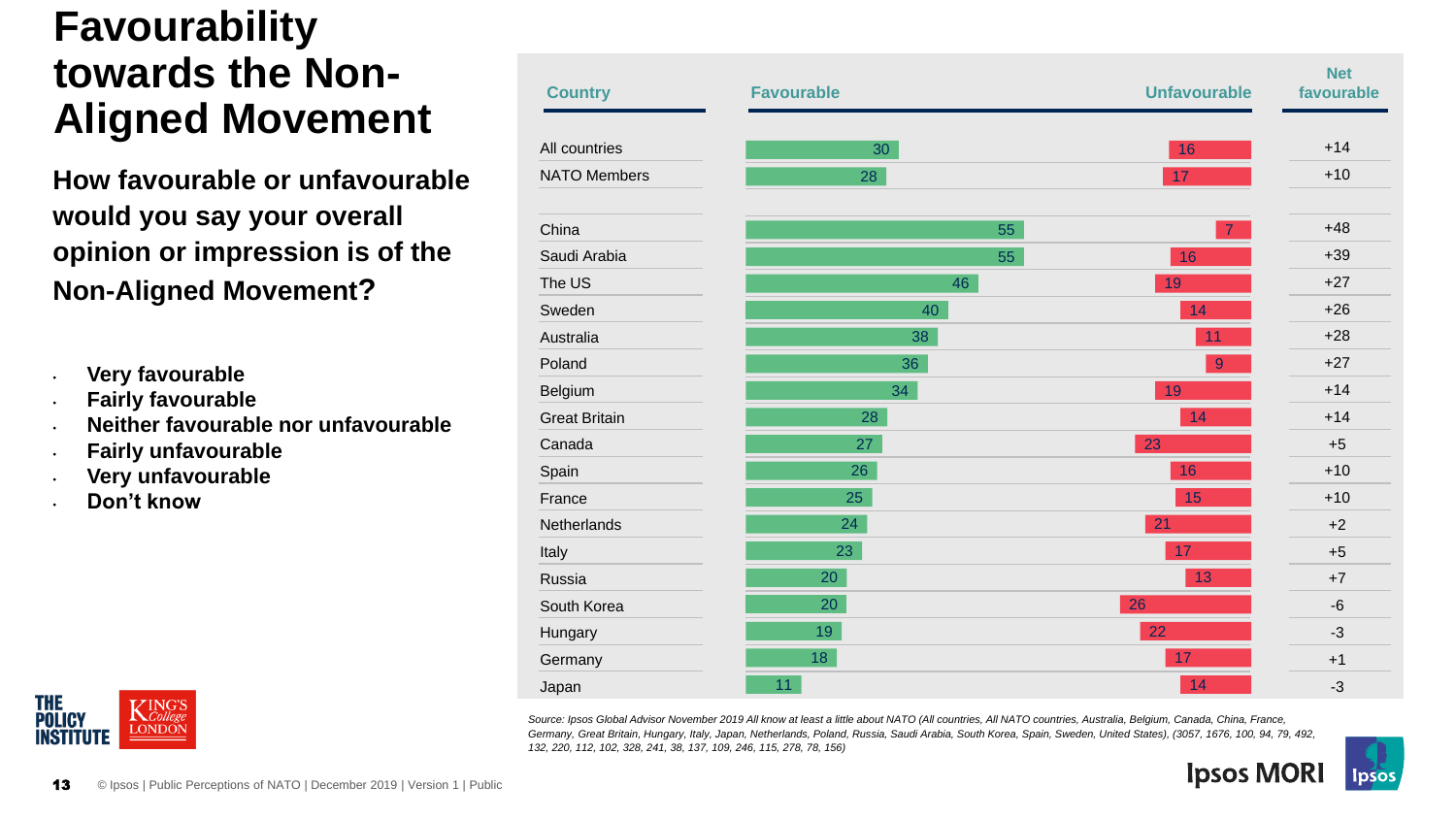### **Awareness that [country] is a member of NATO**

#### **As far as you know, is [COUNTRY] a member of NATO or not?**

- **Is a member of NATO**
- **Is not a member of NATO**
- **Don't know**





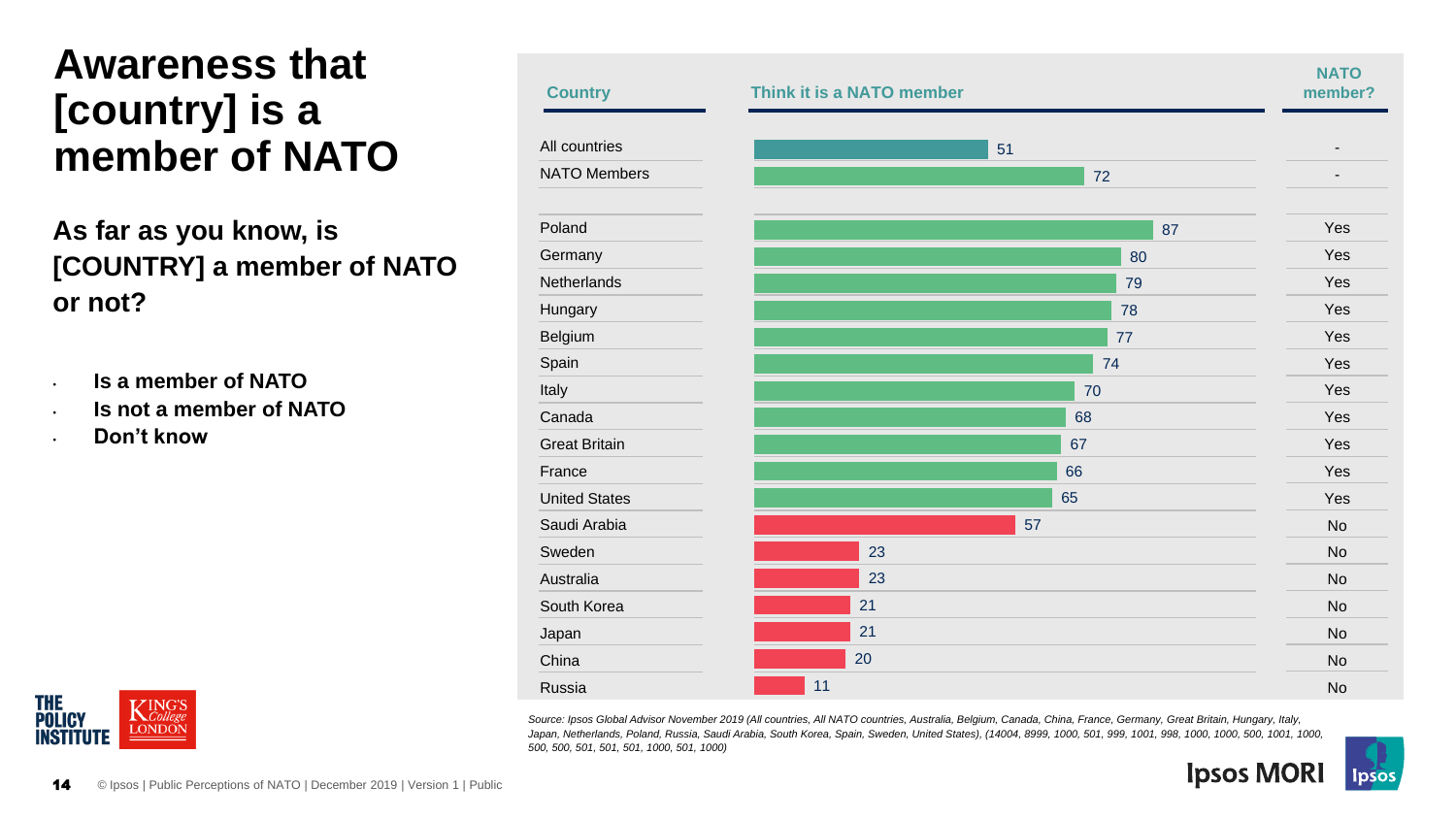### **Belief that NATO is a good or bad thing for [country]**

**Do you think being a member of NATO is good or bad for [COUNTRY], or doesn't it make much difference?**

- **Very good**
- **Fairly good**
- **Makes no difference**
- **Fairly bad**
- **Very bad**
- **Don't know**



| <b>Country</b>       | <b>Good thing</b> |    | <b>Bad thing</b>        | Net good |
|----------------------|-------------------|----|-------------------------|----------|
| <b>NATO Members</b>  |                   | 59 | $\mathbf{7}$            | $+53$    |
| Poland               |                   |    | $\overline{a}$<br>82    | $+80$    |
| Canada               |                   | 68 | $\overline{\mathbf{c}}$ | $+66$    |
| <b>Great Britain</b> |                   | 65 | $\overline{3}$          | $+61$    |
| Netherlands          |                   | 63 | 3                       | $+59$    |
| <b>United States</b> |                   | 63 | $\overline{4}$          | $+59$    |
| Hungary              |                   | 58 | $10$                    | $+48$    |
| Belgium              |                   | 56 | $\overline{7}$          | $+49$    |
| Germany              |                   | 51 | $\overline{9}$          | $+43$    |
| France               | 49                |    | $\boldsymbol{8}$        | $+41$    |
| Italy                | 49                |    | 11                      | $+37$    |
| Spain                | 49                |    | 13                      | $+37$    |

*Source: Ipsos Global Advisor November 2019 (All NATO countries, Belgium, Canada, France, Germany, Great Britain, Hungary, Italy, Netherlands, Poland, Spain, United States) (8999, 501, 999, 998, 1000, 1000, 500, 1001, 500, 500, 1000, 1000)* 

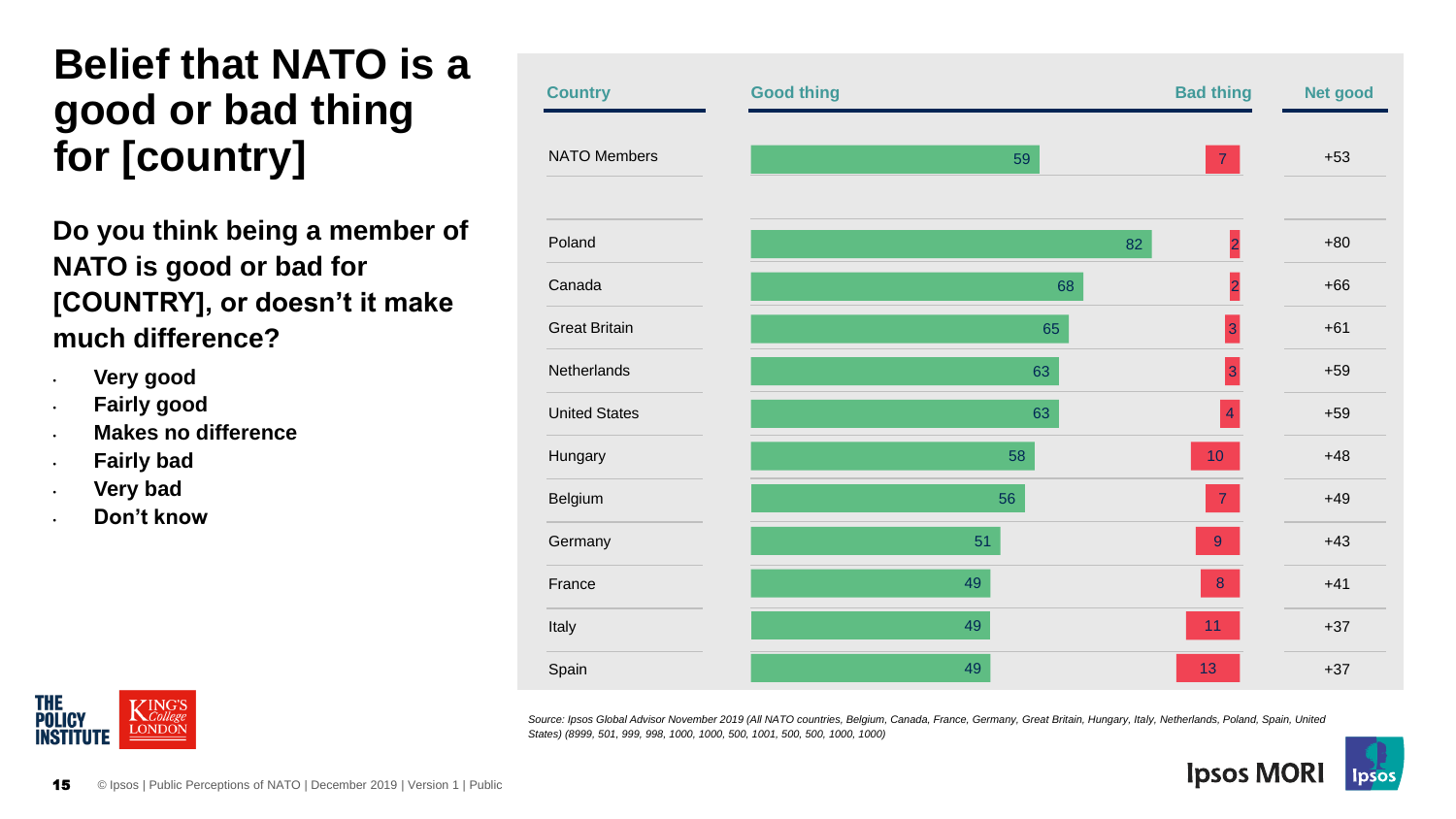#### **% of NATO funding believed to be provided by the US**

**As far as you know, what percentage of NATO funding is paid for by the United States? If you are not certain, please give your best guess.**



**THE ING'S N**College **POLICY LONDON INSTITUTE** 

*Source: Ipsos Global Advisor November 2019 (All NATO countries, Belgium, Canada, France, Germany, Great Britain, Hungary, Italy, Netherlands, Poland, Spain, United States) (8999, 501, 999, 998, 1000, 1000, 500, 1001, 500, 500, 1000, 1000) Defence Expenditure of NATO Countries (2012-2019) (NATO, June 2019)*

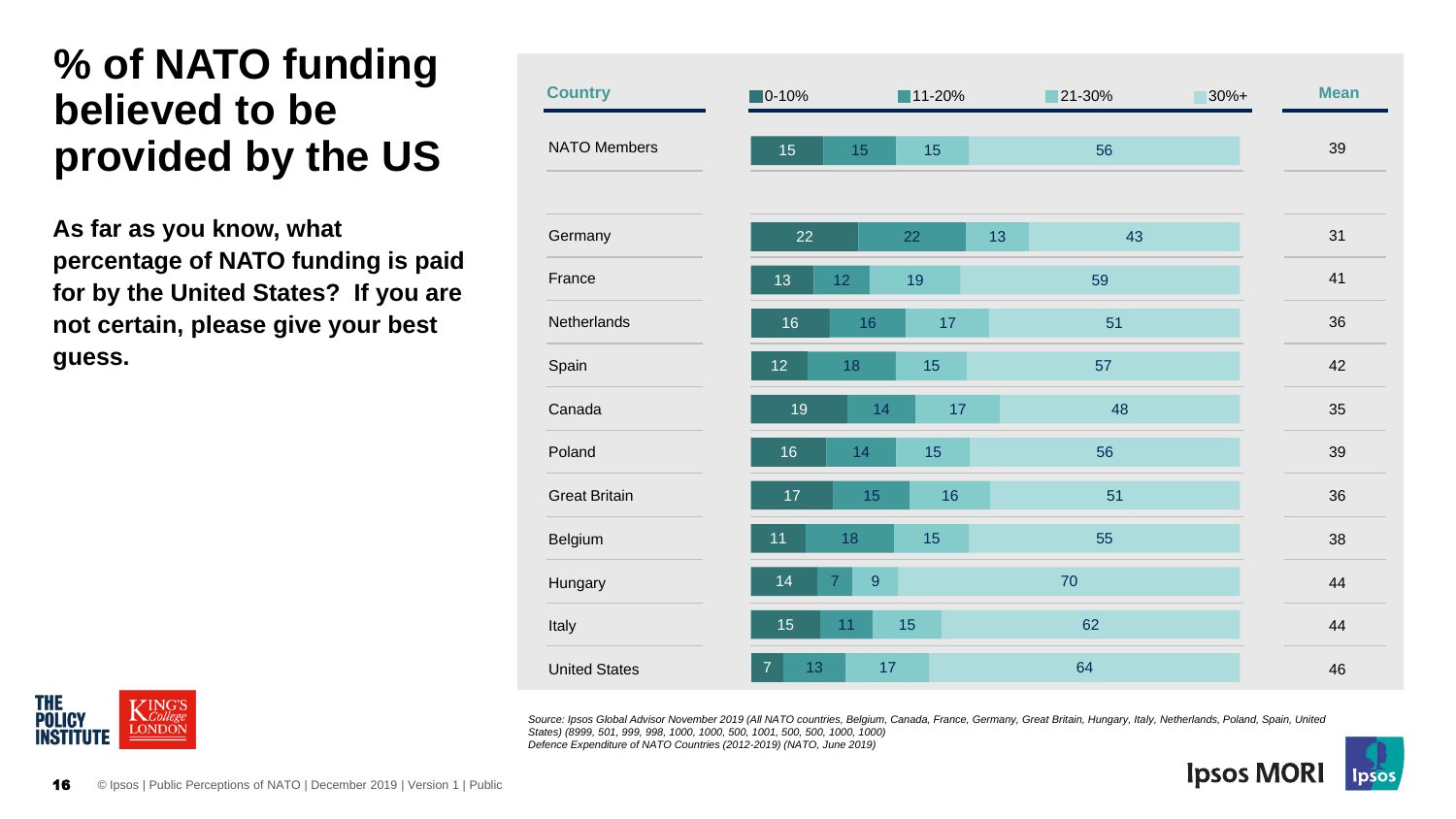# **% of NATO funding believed to be provided by [country]**

**As far as you know, what percentage of NATO funding is paid for by (COUNTRY)? If you are not certain, please give your best guess.**

| <b>Country</b>       | $\blacksquare$ 0-10% | $11-20%$ | $21 - 30%$                        | $30%+$       | <b>Mean</b><br>guess | <b>Actual %</b><br>(2018) |
|----------------------|----------------------|----------|-----------------------------------|--------------|----------------------|---------------------------|
| <b>NATO Members</b>  |                      | 70       | $\overline{7}$<br>13              | 11           | 14                   |                           |
|                      |                      |          |                                   |              |                      |                           |
| Hungary              |                      | 81       | $\,$ 8 $\,$                       | 4<br>6       | $\boldsymbol{9}$     | 0.18                      |
| Netherlands          |                      | 83       | 10 <sub>1</sub>                   | $\sqrt{2}$ 5 | $\, 8$               | 1.15                      |
| Belgium              |                      | 78       | $\overline{5}$<br>6 <sup>°</sup>  | 14           | 13                   | 0.5                       |
| Poland               |                      | 72       | 3 <br>10 <sub>1</sub>             | 14           | 15                   | 1.22                      |
| Germany              |                      | 61       | $\bf 8$<br>18                     | 12           | 15                   | 5.1                       |
| Italy                |                      | 69       | $\overline{7}$<br>12 <sub>1</sub> | 11           | 14                   | 2.58                      |
| Spain                |                      | 67       | 12 <sub>2</sub><br>$\overline{7}$ | 13           | $16\,$               | 1.36                      |
| Canada               |                      | 61       | 11<br>15                          | 11           | 16                   | 2.27                      |
| <b>Great Britain</b> |                      | 60       | 22<br>11                          | $\bf 8$      | 14                   | 6.23                      |
| France               |                      | 66       | 7 <sup>1</sup><br>19              | 13           | 16                   | 5.2                       |

Source: Ipsos Global Advisor November 2019 (All NATO countries except United States, Belgium, Canada, France, Germany, Great Britain, Hungary, Italy, Netherlands, *Poland, Spain) (2200, 214, 206, 200, 232, 240, 259, 161, 237, 264, 187, 248). Defence Expenditure of NATO Countries (2012-2019) (NATO, June 2019)*



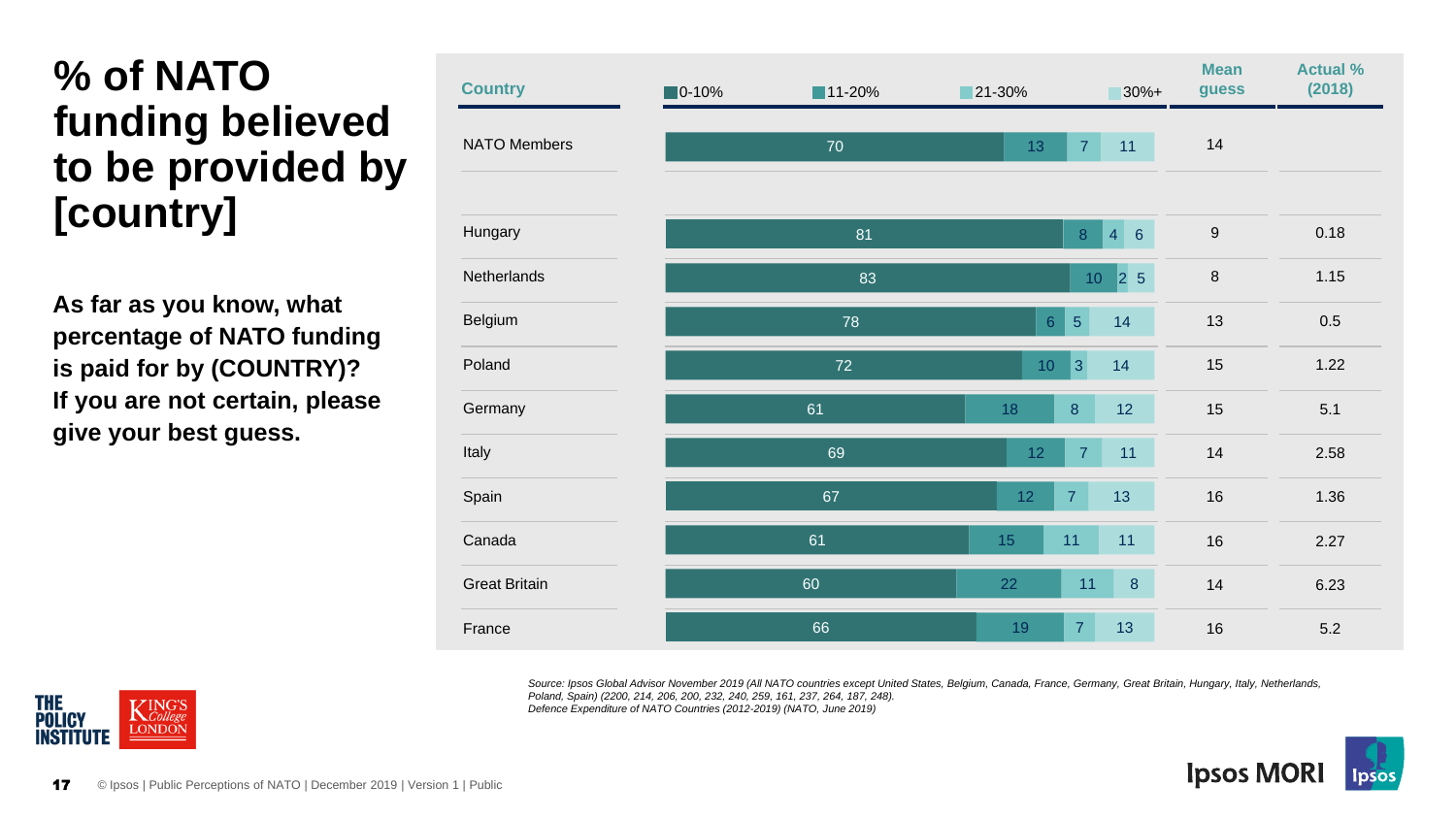#### **NATO's purpose is to protect Western interests**

The next questions are some statements about NATO. For each one, please tell me whether you think it is true or false.

#### **NATO's main purpose is to protect the interests of Western countries**

- **Definitely true**
- **Probably true**
- **Probably false**
- **Definitely false**
- **Don't know**



| <b>Country</b>       | <b>True</b> |    | <b>False</b> | <b>Net true</b> |
|----------------------|-------------|----|--------------|-----------------|
|                      |             |    |              |                 |
| All countries        |             | 55 | 21           | $+35$           |
| <b>NATO Members</b>  |             | 54 | 21           | $+33$           |
| China                |             |    | 74<br>16     | $+58$           |
|                      |             |    |              | $+43$           |
| Netherlands          |             | 64 | 20           |                 |
| South Korea          |             | 61 | 20           | $+40$           |
| Russia               |             | 60 | 27           | $+33$           |
| Sweden               |             | 60 | 21           | $+39$           |
| Belgium              |             | 58 | 17           | $+42$           |
| Poland               |             | 58 | 24           | $+34$           |
| Germany              |             | 57 | 19           | $+38$           |
| <b>Great Britain</b> |             | 56 | 19           | $+37$           |
| Saudi Arabia         |             | 56 | 15           | $+41$           |
| Hungary              |             | 54 | 24           | $+31$           |
| Spain                |             | 54 | 21           | $+33$           |
| <b>United States</b> |             | 51 | 22           | $+29$           |
| Italy                |             | 49 | 26           | $+23$           |
| Australia            |             | 48 | 18           | $+30$           |
| France               |             | 48 | 18           | $+30$           |
| Canada               |             | 45 | 24           | $+21$           |
| Japan                |             | 41 | 20           | $+21$           |

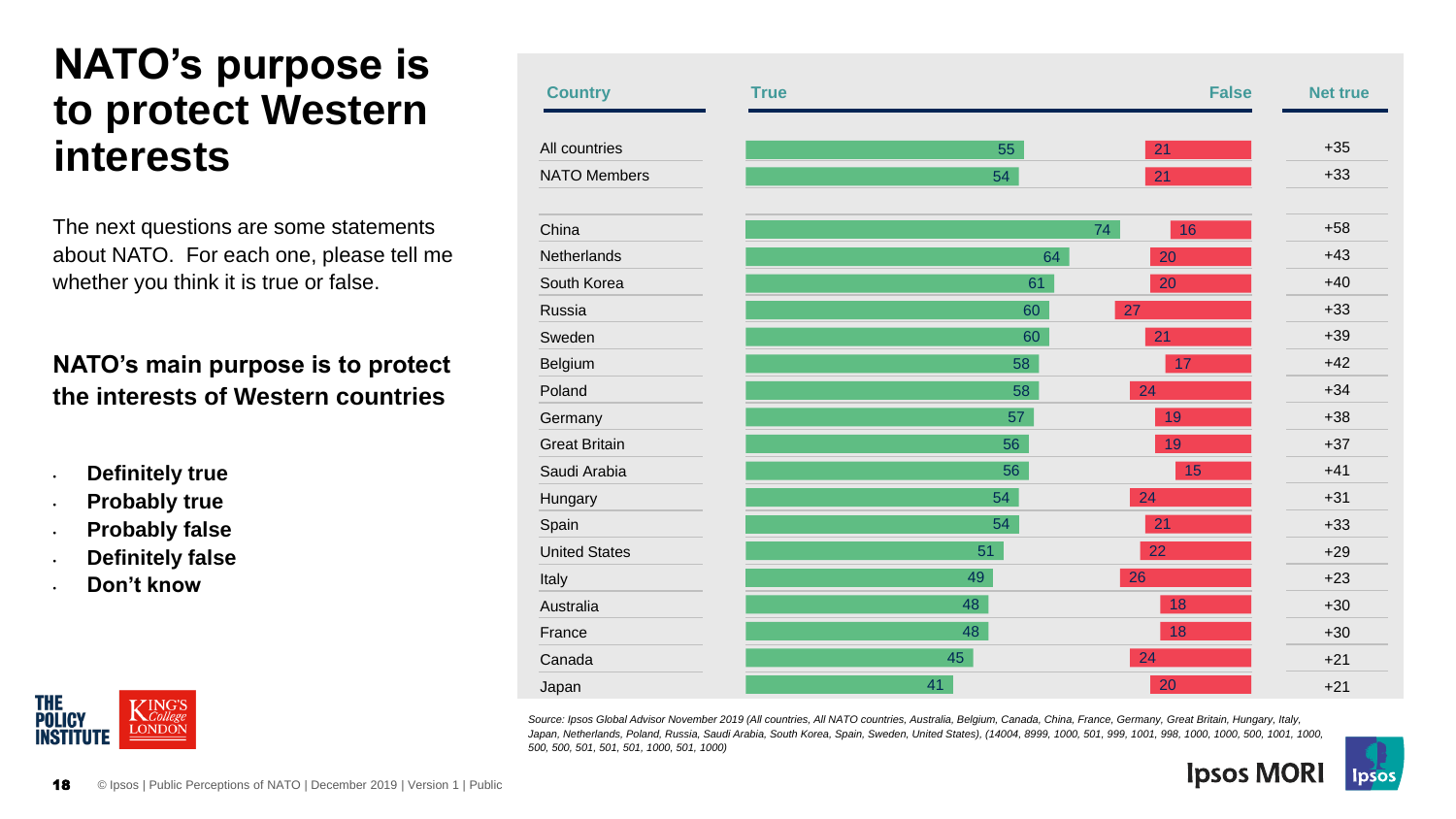#### **NATO's purpose is to protect US interests**

The next questions are some statements about NATO. For each one, please tell me whether you think it is true or false.

#### **NATO's main purpose is to protect the interests of the United States**

- **Definitely true**
- **Probably true**
- **Probably false**
- **Definitely false**
- **Don't know**



| <b>Country</b>       | <b>True</b> |    |    | <b>False</b> | <b>Net true</b> |
|----------------------|-------------|----|----|--------------|-----------------|
| All countries        |             | 39 | 36 |              | $+3$            |
|                      |             |    |    |              |                 |
| <b>NATO Members</b>  |             | 35 | 41 |              | $-6$            |
| Russia               |             |    | 72 | 18           | $+54$           |
| China                |             |    | 68 | 22           | $+46$           |
| Saudi Arabia         |             |    | 52 | 17           | $+35$           |
| Poland               |             | 46 | 38 |              | $+8$            |
| Hungary              |             | 42 | 34 |              | $+8$            |
| Italy                |             | 41 | 34 |              | $+7$            |
| South Korea          |             | 41 | 38 |              | $+3$            |
| Belgium              |             | 38 | 38 |              | $\pmb{0}$       |
| Spain                |             | 38 | 36 |              | $+1$            |
| Australia            |             | 37 |    | 29           | $+8$            |
| Sweden               |             | 37 | 42 |              | $-5$            |
| <b>Great Britain</b> |             | 32 | 44 |              | $-12$           |
| Netherlands          |             | 31 | 49 |              | $-17$           |
| <b>United States</b> |             | 31 | 45 |              | $-14$           |
| France               |             | 30 | 34 |              | $-4$            |
| Germany              |             | 29 | 48 |              | $-19$           |
| Canada               |             | 25 | 48 |              | $-22$           |
| Japan                | 20          |    | 39 |              | $-19$           |

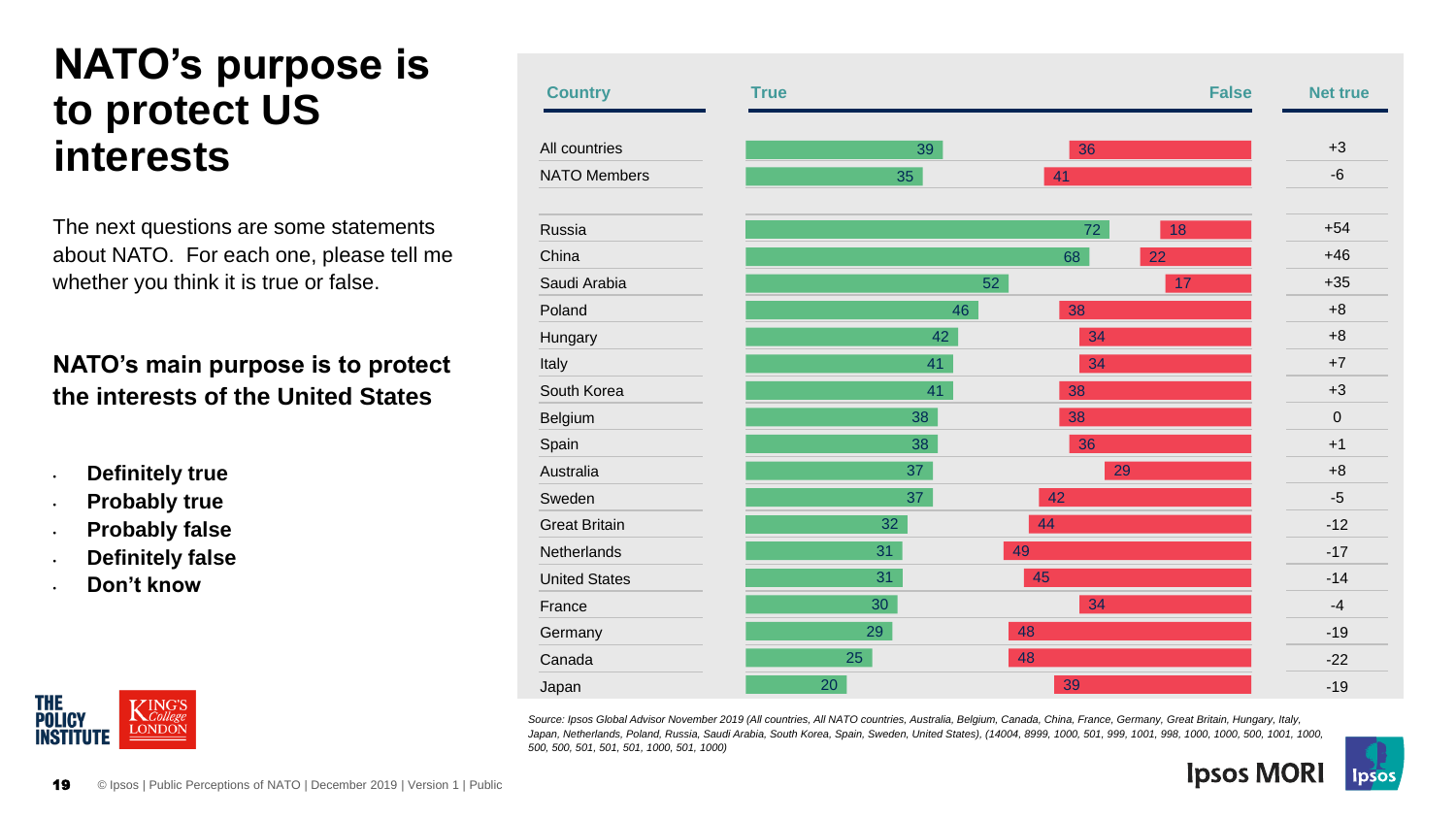### **One of NATO's purposes is to harm Russian interests**

The next questions are some statements about NATO. For each one, please tell me whether you think it is true or false.

#### **One of NATO's main purposes is to harm the interests of Russia**

- **Definitely true**
- **Probably true**
- **Probably false**
- **Definitely false**
- **Don't know**



| <b>Country</b>       | <b>True</b>     |    | <b>False</b> | <b>Net true</b> |
|----------------------|-----------------|----|--------------|-----------------|
| All countries        | 22              | 50 |              | $+27$           |
| <b>NATO Members</b>  | 17              | 56 |              | $-38$           |
| Russia               |                 | 56 | 29           | $+27$           |
| China                |                 | 49 | 29           | $+20$           |
| Saudi Arabia         | 31              |    | 28           | $+3$            |
| Poland               | 28              | 54 |              | $-26$           |
| Hungary              | 27              | 46 |              | $-19$           |
| Sweden               | 21              | 57 |              | $-36$           |
| South Korea          | 20              | 53 |              | $-33$           |
| Italy                | 19              | 52 |              | $-33$           |
| Spain                | 18              | 54 |              | $-36$           |
| Belgium              | 17 <sub>1</sub> | 56 |              | $-39$           |
| Germany              | 17              | 59 |              | $-43$           |
| France               | 15 <sub>1</sub> | 49 |              | $-34$           |
| <b>United States</b> | 15 <sub>1</sub> | 55 |              | $-40$           |
| Australia            | 14              | 49 |              | $-35$           |
| Netherlands          | 14              | 66 |              | $-52$           |
| Japan                | 13 <sup>°</sup> | 43 |              | $-31$           |
| Canada               | 11 <sub>1</sub> | 58 |              | $-47$           |
| <b>Great Britain</b> | 11              | 63 |              | $-52$           |

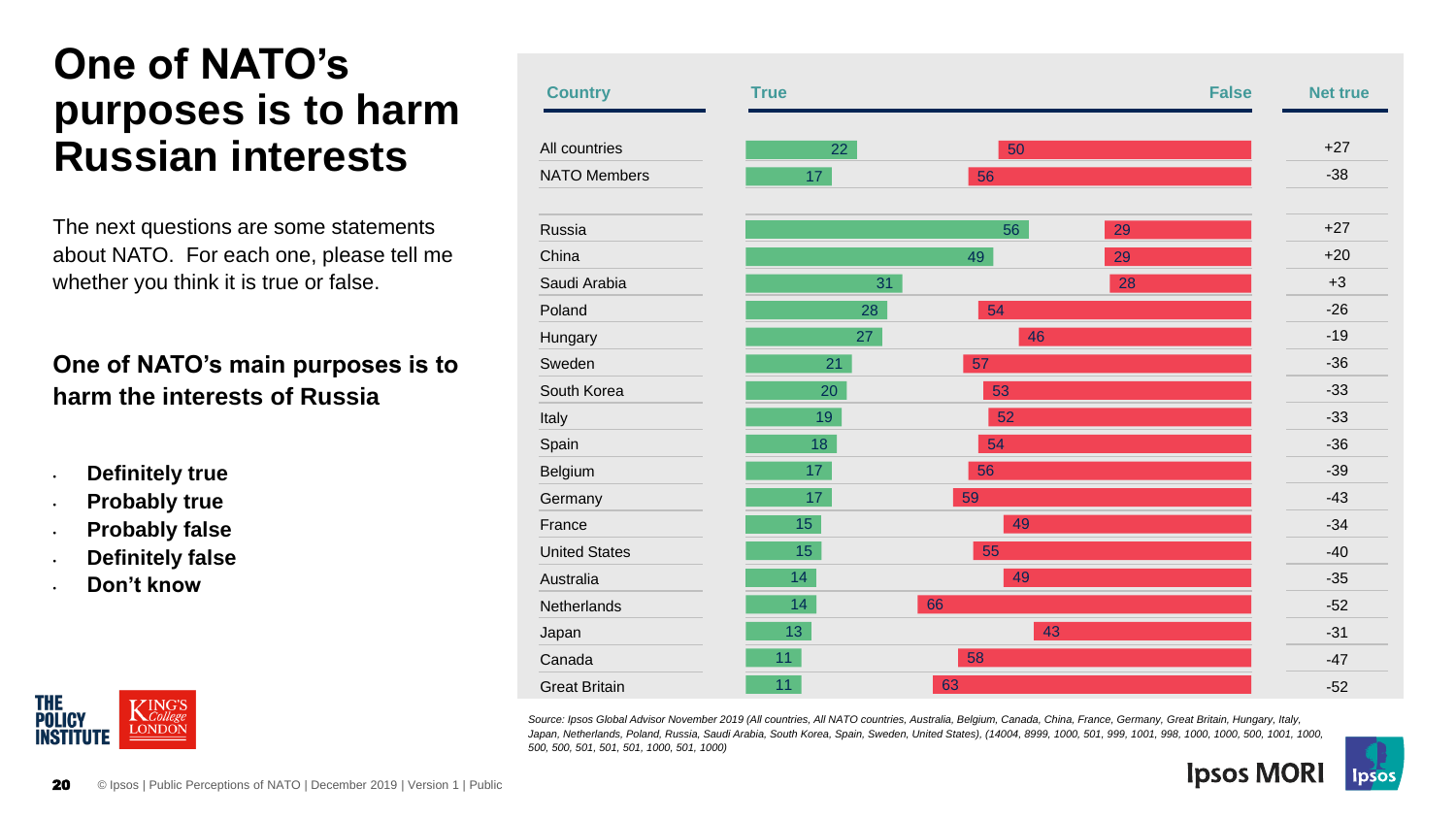### **One of NATO's purposes is to harm Chinese interests**

The next questions are some statements about NATO. For each one, please tell me whether you think it is true or false.

#### **One of NATO's main purposes is to harm the interests of China**

- **Definitely true**
- **Probably true**
- **Probably false**
- **Definitely false**
- **Don't know**



| <b>Country</b>       | <b>True</b>     |    | <b>False</b> | <b>Net true</b> |
|----------------------|-----------------|----|--------------|-----------------|
| All countries        | 18              | 53 |              | $-35$           |
| <b>NATO Members</b>  | 13              | 59 |              | $-46$           |
| China                |                 | 47 | 33           | $+14$           |
| Russia               |                 | 42 | 34           | $+8$            |
| Saudi Arabia         | 32              |    | 25           | $+7$            |
| Poland               | 21              | 59 |              | $-38$           |
| Sweden               | 21              | 59 |              | $-38$           |
| Italy                | 18              | 52 |              | $-35$           |
| Hungary              | 17 <sub>2</sub> | 54 |              | $-37$           |
| Spain                | 16              | 56 |              | $-40$           |
| South Korea          | 15 <sub>1</sub> | 57 |              | $-41$           |
| Belgium              | 13 <sup>°</sup> | 56 |              | $-44$           |
| <b>United States</b> | 13              | 57 |              | $-45$           |
| Australia            | 12 <sub>2</sub> | 51 |              | $-38$           |
| France               | 11 <sub>1</sub> | 51 |              | $-40$           |
| Germany              | 11              | 65 |              | $-54$           |
| Japan                | 11              |    | 46           | $-35$           |
| Netherlands          | 10 <sup>°</sup> | 68 |              | $-59$           |
| Canada               | 9               | 62 |              | $-53$           |
| <b>Great Britain</b> | 8               | 66 |              | $-58$           |

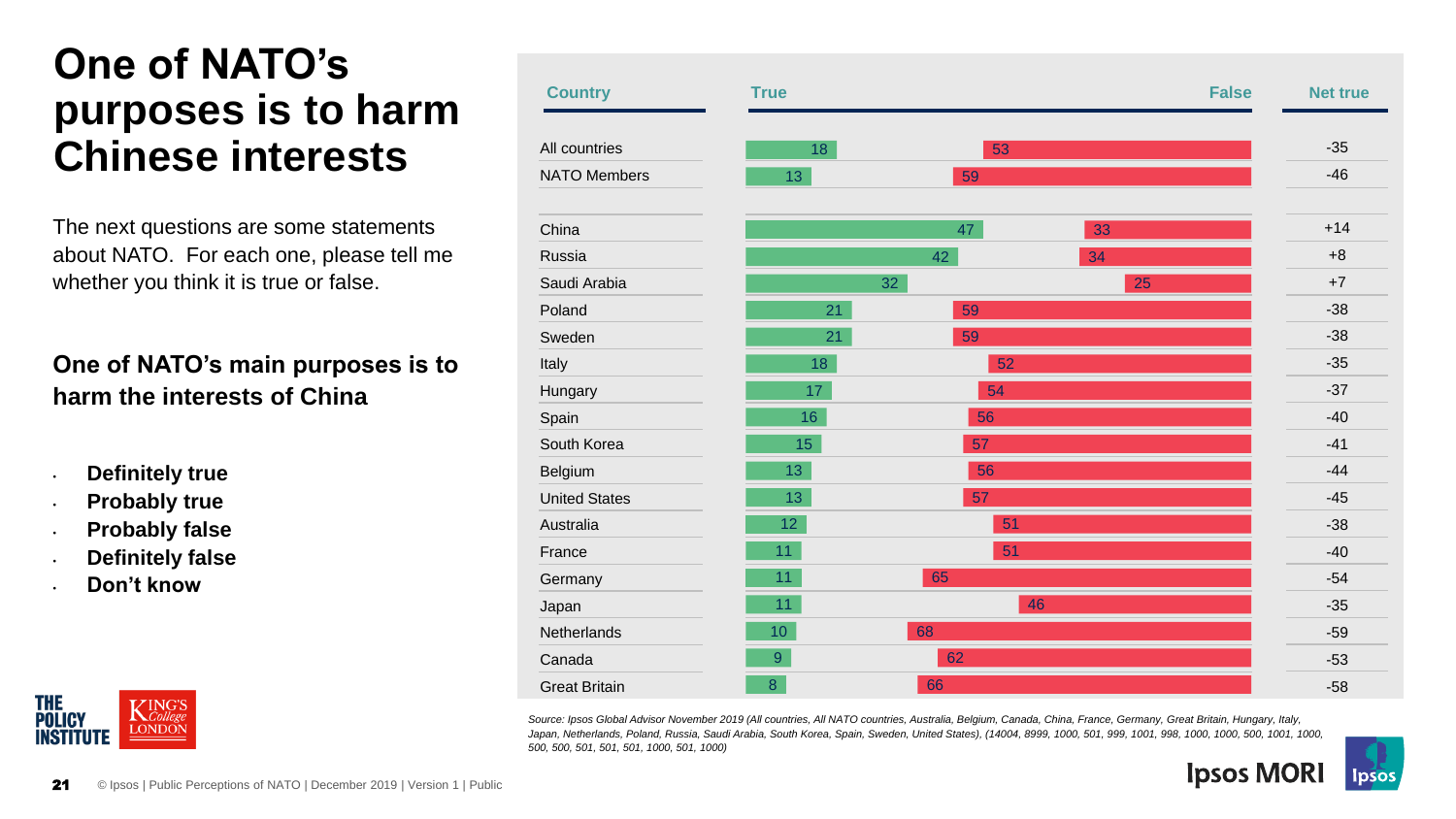### **NATO is carrying out military operations in Syria**

The next questions are some statements about NATO. For each one, please tell me whether you think it is true or false.

#### **NATO is currently carrying out military operations in Syria**

- **Definitely true**
- **Probably true**
- **Probably false**
- **Definitely false**
- **Don't know**



| <b>Country</b>       | <b>True</b> |    | <b>False</b> | <b>Net true</b> |
|----------------------|-------------|----|--------------|-----------------|
| All countries        |             | 40 | 25           | $+15$           |
| <b>NATO Members</b>  |             | 40 | 24           | $+16$           |
| Russia               |             | 54 | 26           | $+28$           |
| China                |             | 49 | 31           | $+19$           |
| Netherlands          |             | 46 | 26           | $+20$           |
| Spain                |             | 43 | 20           | $+22$           |
| France               |             | 42 | 16           | $+26$           |
| Italy                |             | 41 | 22           | $+19$           |
| Poland               |             | 41 | 30           | $+11$           |
| Germany              |             | 40 | 31           | $+10$           |
| <b>Great Britain</b> |             | 40 | 22           | $+18$           |
| Belgium              |             | 39 | 27           | $+11$           |
| Hungary              |             | 39 | 20           | $+19$           |
| Saudi Arabia         |             | 39 | 20           | $+19$           |
| Sweden               |             | 38 | 32           | $+6$            |
| <b>United States</b> |             | 37 | 23           | $+14$           |
| South Korea          |             | 36 | 29           | $+7$            |
| Australia            |             | 35 | 18           | $+17$           |
| Canada               |             | 32 | 23           | $+10$           |
| Japan                | 23          |    | 26           | $-3$            |

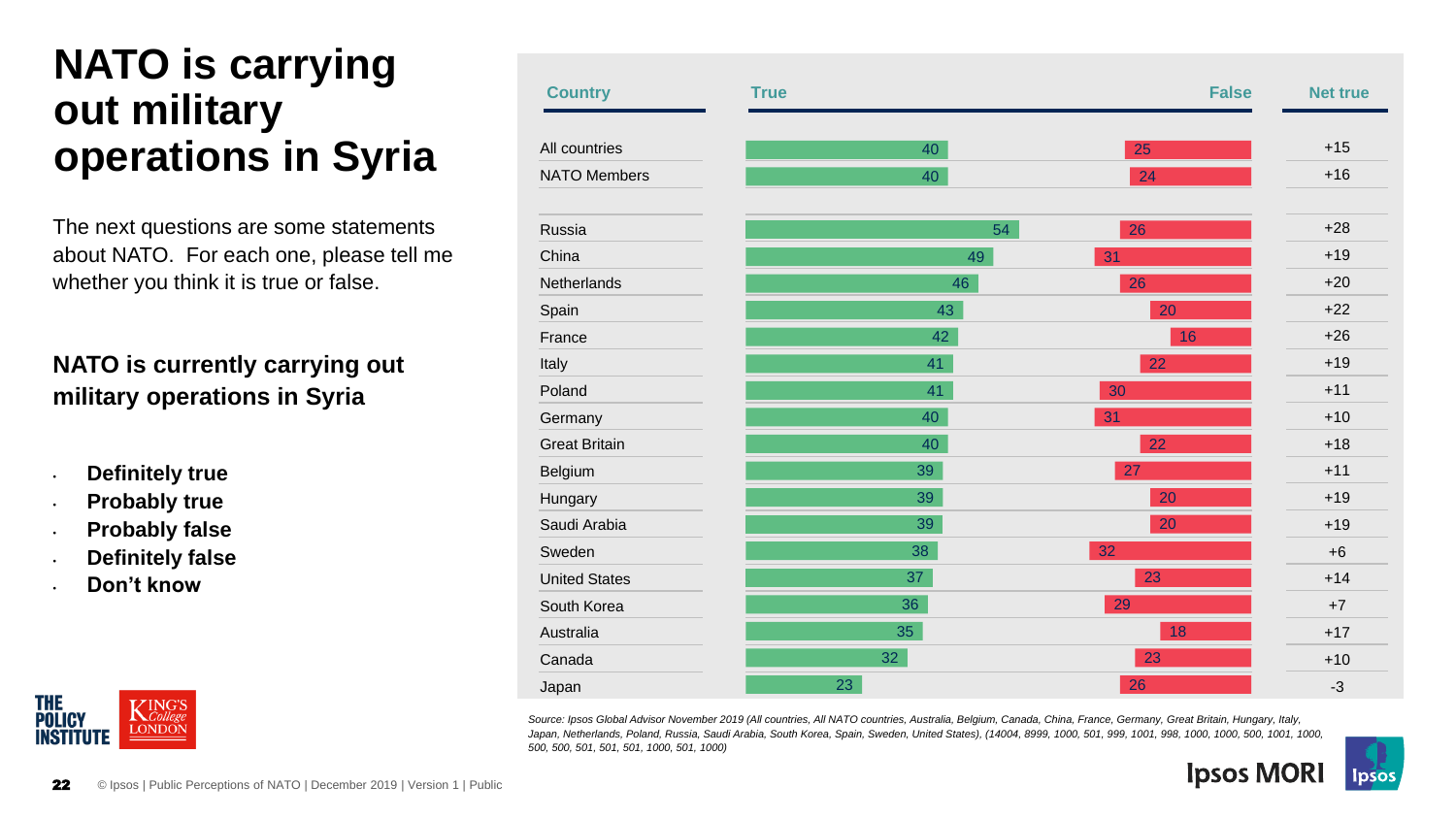#### **NATO members treat attacks on one as an attack on all**

The next questions are some statements about NATO. For each one, please tell me whether you think it is true or false.

**NATO countries consider that an armed attack on one of them is an attack upon all**

- **Definitely true**
- **Probably true**
- **Probably false**
- **Definitely false**
- **Don't know**



| <b>Country</b>       | <b>True</b> |    | <b>False</b>     | <b>Net true</b> |
|----------------------|-------------|----|------------------|-----------------|
| All countries        |             | 62 | 15               | $+47$           |
| <b>NATO Members</b>  |             | 66 | 12               | $+53$           |
| Poland               |             |    | 78<br>10         | $+68$           |
| Netherlands          |             |    | 74<br>12         | $+62$           |
| Hungary              |             | 71 | 10               | $+61$           |
| Sweden               |             | 69 | 14               | $+54$           |
| Canada               |             | 66 | $\boldsymbol{9}$ | $+57$           |
| <b>Great Britain</b> |             | 65 | 12               | $+53$           |
| Russia               |             | 65 | 16               | $+49$           |
| Spain                |             | 64 | 12               | $+52$           |
| Italy                |             | 63 | 13               | $+49$           |
| <b>United States</b> |             | 63 | 14               | $+50$           |
| Belgium              |             | 62 | 16               | $+46$           |
| China                |             | 59 | 27               | $+32$           |
| Germany              |             | 59 | 16               | $+42$           |
| Australia            |             | 57 | 11               | $+46$           |
| Saudi Arabia         |             | 57 | 14               | $+43$           |
| France               |             | 56 | 13               | $+43$           |
| South Korea          |             | 50 | 27               | $+23$           |
| Japan                |             | 33 | 23               | $+11$           |

*Source: Ipsos Global Advisor November 2019 (All countries, All NATO countries, Australia, Belgium, Canada, China, France, Germany, Great Britain, Hungary, Italy, Japan, Netherlands, Poland, Russia, Saudi Arabia, South Korea, Spain, Sweden, United States), (14004, 8999, 1000, 501, 999, 1001, 998, 1000, 1000, 500, 1001, 1000, 500, 500, 501, 501, 501, 1000, 501, 1000)* 

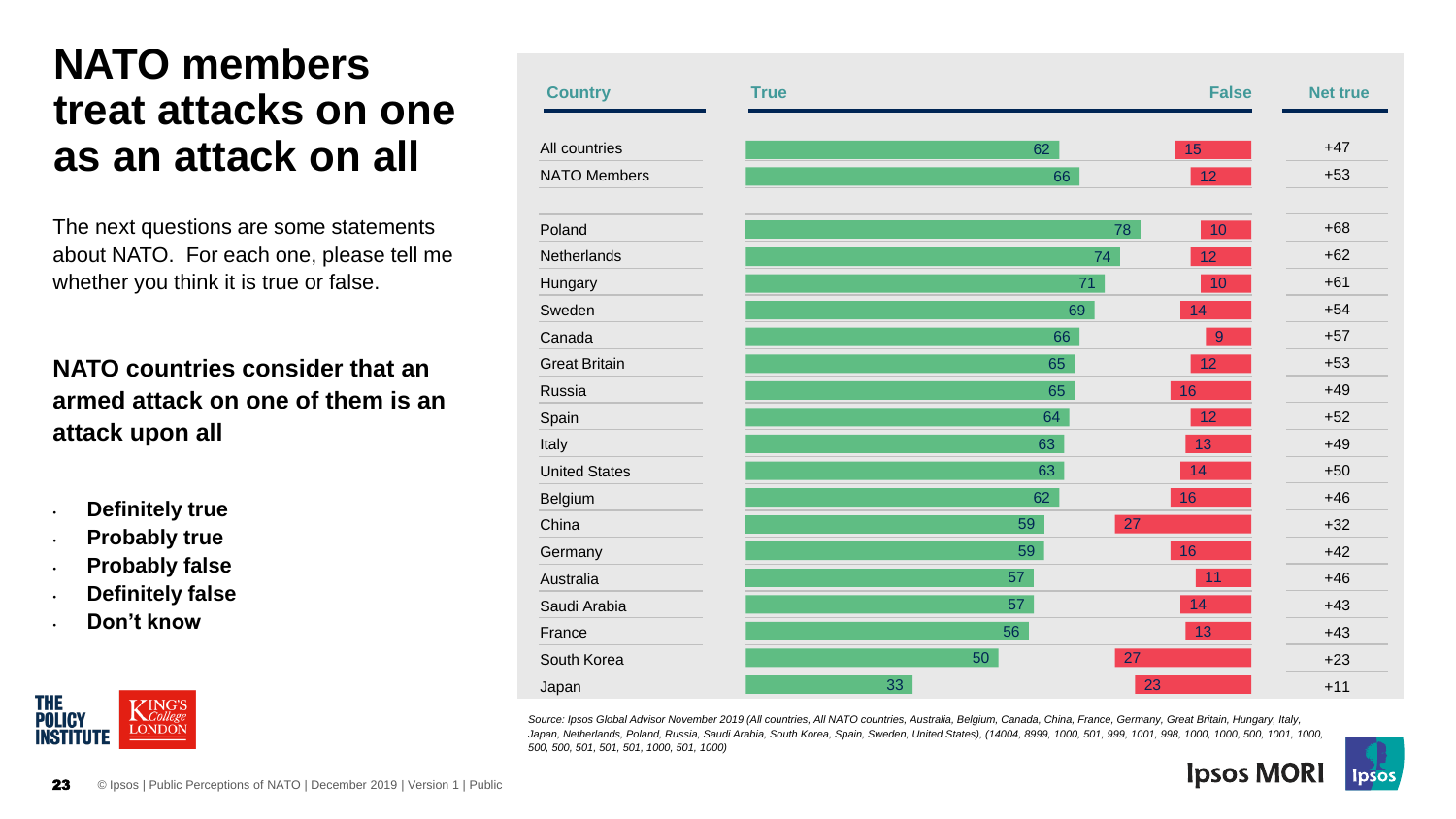#### **[Country] spends at least 2% GDP on defence**

The next questions are some statements about NATO. For each one, please tell me whether you think it is true or false.

#### **[COUNTRY] spends at least 2% of its GDP (Gross Domestic Product) on defence**

- **Definitely true**
- **Probably true**
- **Probably false**
- **Definitely false**
- **Don't know**



| <b>Country</b>       | <b>True</b> |    | <b>False</b>           | <b>Actual (2018)</b> |
|----------------------|-------------|----|------------------------|----------------------|
| All countries        |             | 49 | 18                     | 2.14%                |
| <b>NATO Members</b>  |             | 49 | 17                     | 2.51%                |
| Poland               |             |    | 69<br>$\boldsymbol{8}$ | 2.02%                |
| China                |             | 63 | 17                     | 1.9%                 |
| South Korea          |             | 59 | 19                     | 2.6%                 |
| Hungary              |             | 55 | 14                     | 1.15%                |
| <b>Great Britain</b> |             | 54 | 11                     | 2.14%                |
| Russia               |             | 50 | 20                     | 3.9%                 |
| Spain                |             | 50 | 16                     | 0.92%                |
| <b>United States</b> |             | 50 | 17                     | 3.3%                 |
| Australia            |             | 47 | 12                     | 1.9%                 |
| Canada               |             | 47 | 15                     | 1.29%                |
| Belgium              |             | 45 | 21                     | 0.91%                |
| Germany              |             | 45 | 27                     | 1.24%                |
| Italy                |             | 45 | 17                     | 1.21%                |
| Sweden               |             | 45 | 27                     | 1%                   |
| Saudi Arabia         |             | 44 | 15                     | 8.8%                 |
| Netherlands          |             | 41 | 32                     | 1.21%                |
| France               |             | 38 | 13                     | 1.82%                |
| Japan                | 33          |    | 21                     | 0.9%                 |

*Source: Ipsos Global Advisor November 2019 (All countries, All NATO countries, Australia, Belgium, Canada, China, France, Germany, Great Britain, Hungary, Italy, Japan, Netherlands, Poland, Russia, Saudi Arabia, South Korea, Spain, Sweden, United States), (14004, 8999, 1000, 501, 999, 1001, 998, 1000, 1000, 500, 1001, 1000, 500, 500, 501, 501, 501, 1000, 501, 1000)*

*Defence Expenditure of NATO Countries (2012-2019) (NATO, June 2019) SIPRI Yearbook: Armaments, Disarmament and International Security*

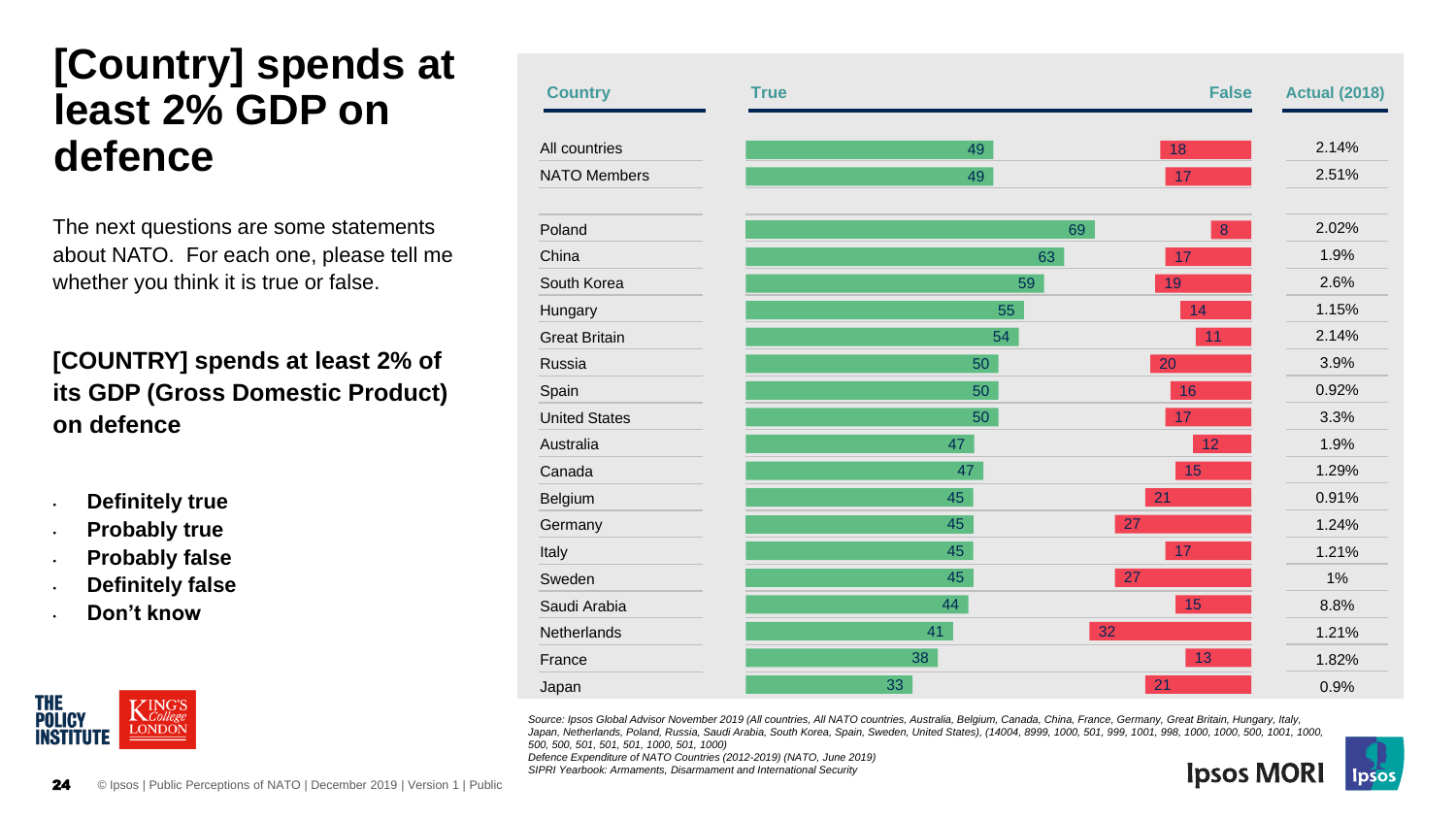#### **NATO should not protect members spending <2% GDP**

Here are some more statements about NATO. How strongly, if at all, do you agree or disagree with each?

#### **NATO should not protect its member states who do not spend at least 2% of their GDP on defence**

- **Strongly agree**
- **Tend to agree**
- **Neither agree nor disagree**
- **Tend to disagree**
- **Strongly disagree**
- **Don't know**



| <b>Country</b>       | <b>Agree</b>    | <b>Disagree</b> | <b>Net agree</b> |
|----------------------|-----------------|-----------------|------------------|
| NATO Members         | 14              | 35              | $-21$            |
| Poland               | 21              | 38              | $-17$            |
| <b>United States</b> | 21              | 29              | $-8$             |
| Netherlands          | $15\,$          | 34              | $-20$            |
| Spain                | 15              | 31              | $-15$            |
| Canada               | 14              | 35              | $-21$            |
| Italy                | 14              | 31              | $-17$            |
| Belgium              | 13              | 37              | $-24$            |
| <b>Great Britain</b> | 13              | 39              | $-26$            |
| Germany              | 12              | 39              | $-27$            |
| France               | 10 <sub>1</sub> | 29              | $-19$            |
| Hungary              | 10 <sub>1</sub> | 48              | $-38$            |

*Source: Ipsos Global Advisor November 2019 (All NATO countries, Belgium, Canada, France, Germany, Great Britain, Hungary, Italy, Netherlands, Poland, Spain, United States) (8999, 501, 999, 998, 1000, 1000, 500, 1001, 500, 500, 1000, 1000)* 

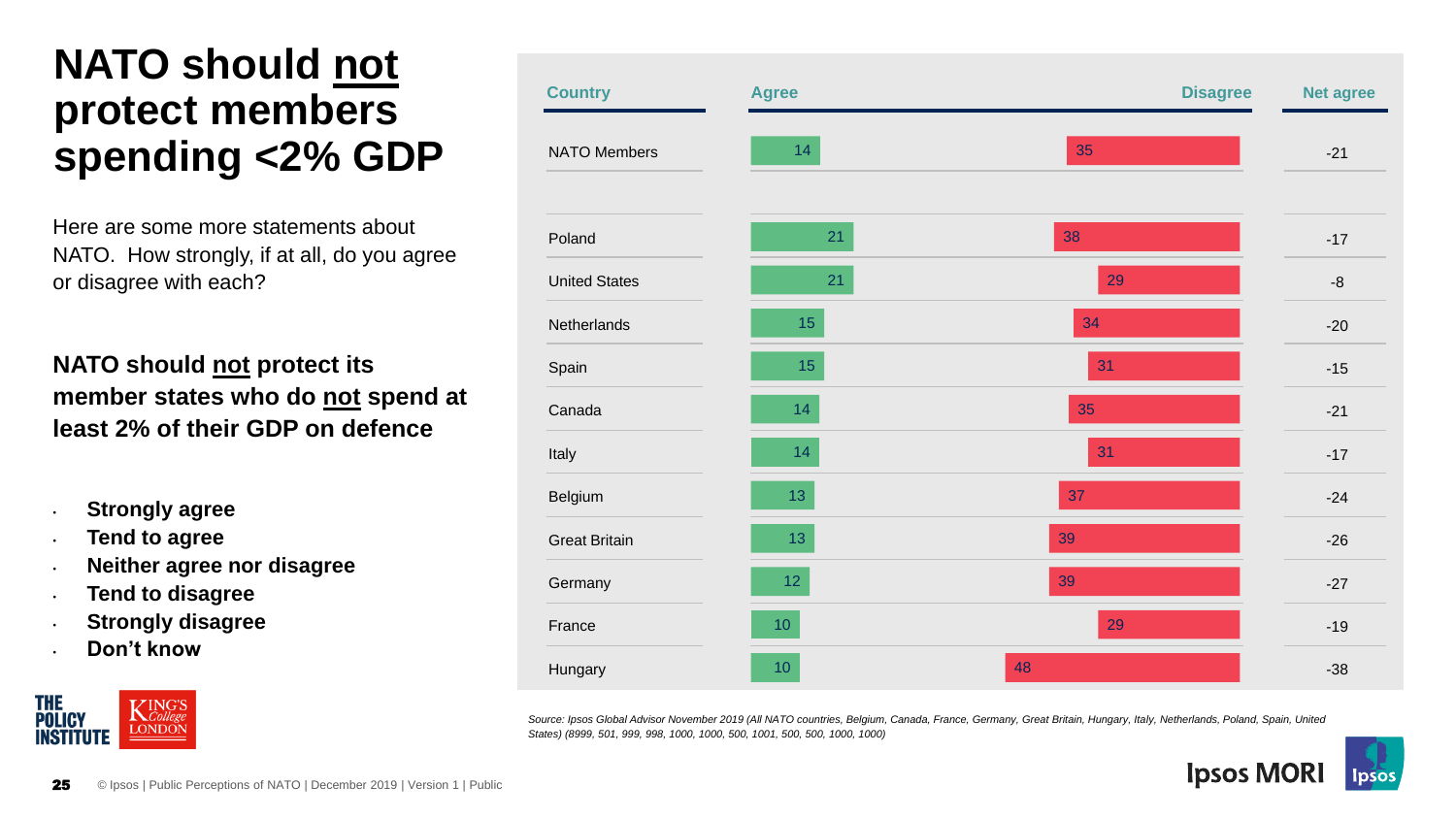#### **NATO should take more actions against Russia**

Here are some more statements about NATO. How strongly, if at all, do you agree or disagree with each?

#### **NATO should take more actions against Russia**

- **Strongly agree**
- **Tend to agree**
- **Neither agree nor disagree**
- **Tend to disagree**
- **Strongly disagree**
- **Don't know**

| <b>Country</b>       | <b>Agree</b>    | <b>Disagree</b> | <b>Net agree</b> |
|----------------------|-----------------|-----------------|------------------|
| <b>NATO Members</b>  | 19              | 27              | $-8$             |
| Italy                | 32              | 14              | $+18$            |
| <b>United States</b> | $27\,$          | 18              | $+8$             |
| Poland               | 25              | 37              | $-12$            |
| Canada               | 20              | 19              | $+1$             |
| Netherlands          | 19              | 29              | $-10$            |
| Belgium              | 16              | 27              | $-11$            |
| <b>Great Britain</b> | 16              | 26              | $-10$            |
| France               | 14              | 23              | $-10$            |
| Hungary              | 13              | 41              | $-28$            |
| Germany              | 12 <sub>1</sub> | 39              | $-27$            |
| Spain                | 12 <sub>2</sub> | 22              | $-11$            |

*Source: Ipsos Global Advisor November 2019 (All NATO countries, Belgium, Canada, France, Germany, Great Britain, Hungary, Italy, Netherlands, Poland, Spain, United States) (8999, 501, 999, 998, 1000, 1000, 500, 1001, 500, 500, 1000, 1000)* 



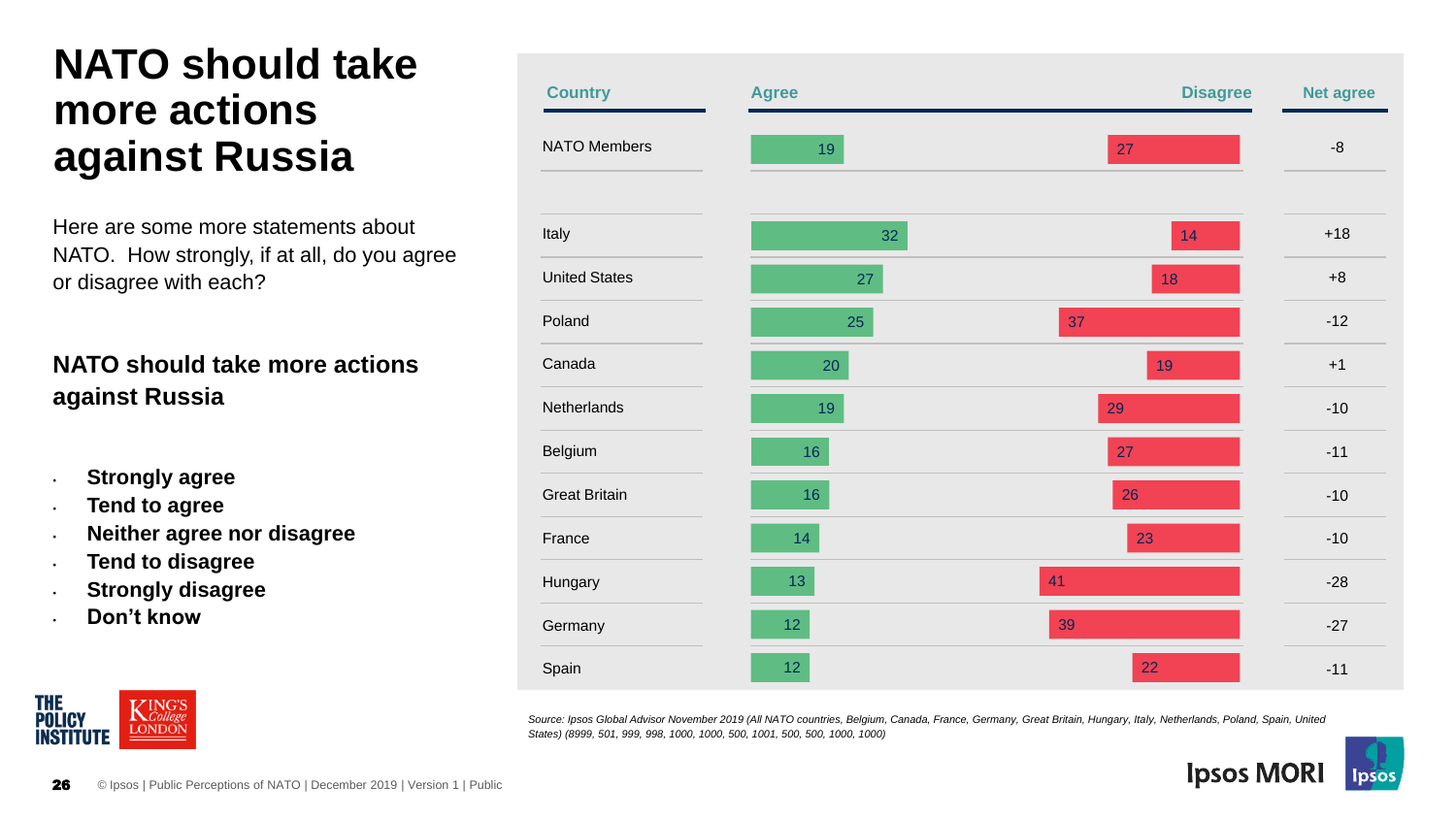# **NATO is a weak organisation**

Here are some more statements about NATO. How strongly, if at all, do you agree or disagree with each?

#### **NATO is a weak organisation**

- **Strongly agree**
- **Tend to agree**
- **Neither agree nor disagree**
- **Tend to disagree**
- **Strongly disagree**
- **Don't know**



| <b>Country</b>       | <b>Agree</b>    | <b>Disagree</b> | <b>Net agree</b> |
|----------------------|-----------------|-----------------|------------------|
| All countries        | 13              | 40              | $-27$            |
| <b>NATO Members</b>  | 13              | 41              | $-28$            |
| China                | 19              | 39              | $-20$            |
| Russia               | 17 <sub>1</sub> | 49              | $-32$            |
| Saudi Arabia         | 17              | 30              | $-12$            |
| <b>United States</b> | 17              | 38              | $-22$            |
| Belgium              | 16              | 39              | $-22$            |
| France               | 16              | 32              | $-16$            |
| Germany              | 15              | 40              | $-25$            |
| Poland               | 15              | 47              | $-31$            |
| Spain                | 14 <sup>°</sup> | 37              | $-23$            |
| Australia            | 13              | 27              | $-15$            |
| Italy                | 13              | 36              | $-23$            |
| Canada               | 12 <sub>1</sub> | 35              | $-23$            |
| Sweden               | 11 <sub>1</sub> | 47              | $-35$            |
| <b>Great Britain</b> | 10 <sub>1</sub> | 40              | $-30$            |
| Netherlands          | $\overline{8}$  | 49              | $-41$            |
| South Korea          | $\overline{7}$  | 52              | $-45$            |
| Hungary              | $6\phantom{a}$  | 56              | $-51$            |
| Japan                | $\sqrt{6}$      | 34              | $-28$            |

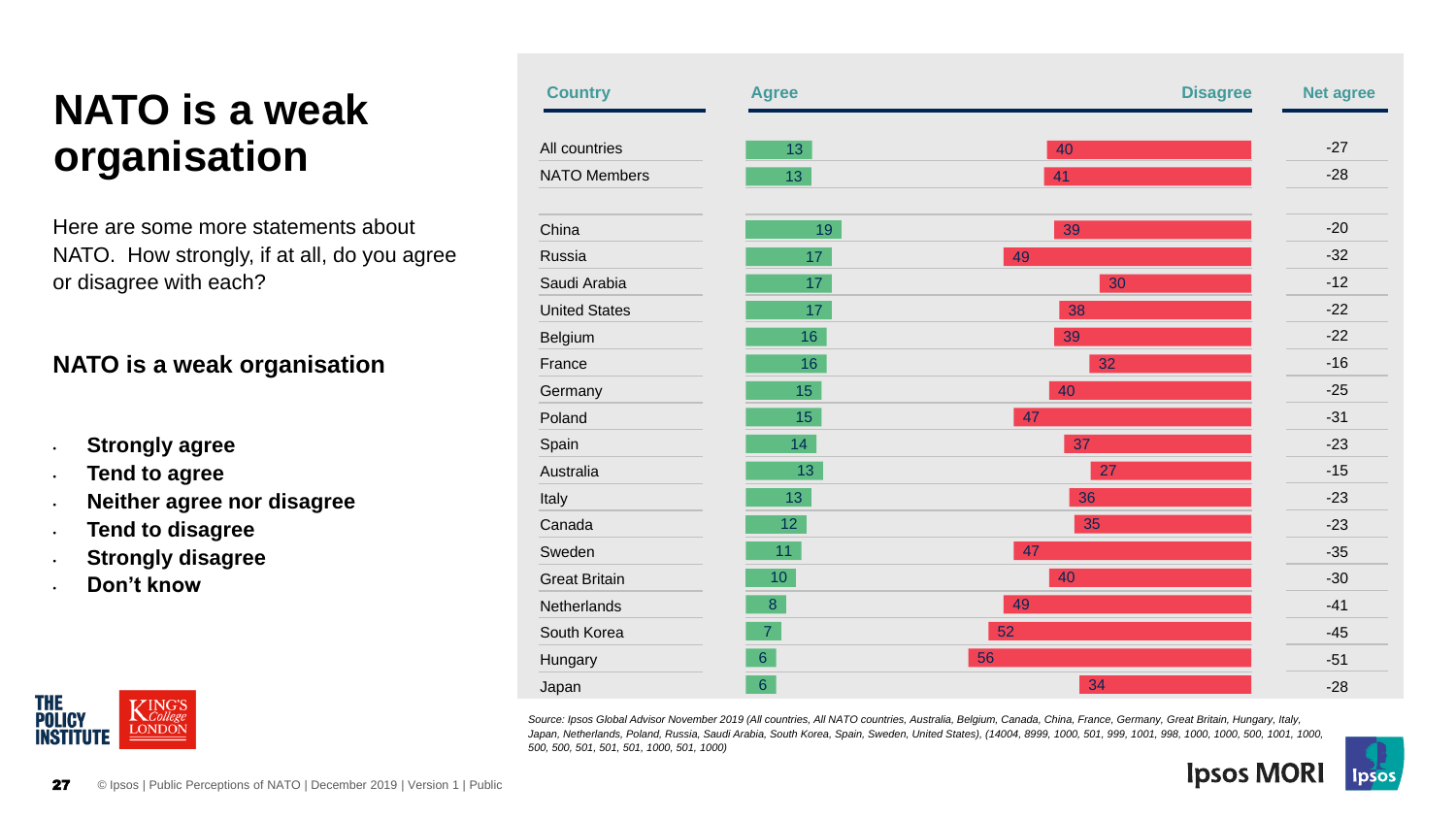# **NATO is a force for good in the world**

Here are some more statements about NATO. How strongly, if at all, do you agree or disagree with each?

#### **NATO is a force for good in the world**

- **Strongly agree**
- **Tend to agree**
- **Neither agree nor disagree**
- **Tend to disagree**
- **Strongly disagree**
- **Don't know**



| <b>Country</b>       | <b>Agree</b>    | <b>Disagree</b> | <b>Net agree</b> |
|----------------------|-----------------|-----------------|------------------|
| All countries        | 33              | 18              | $+15$            |
| <b>NATO Members</b>  | 41              | 12              | $+29$            |
| <b>United States</b> | 51              | $\overline{9}$  | $+42$            |
| <b>Great Britain</b> | 48              | $\overline{9}$  | $+40$            |
| Canada               | 47              | $\bf{8}$        | $+40$            |
| Netherlands          | 47              | $\overline{9}$  | $+38$            |
| Belgium              | 44              | 13              | $+31$            |
| Hungary              | 42              | 10              | $+32$            |
| France               | 39              | 13              | $+26$            |
| Poland               | 37              | 13              | $+24$            |
| Sweden               | 37              | 16              | $+21$            |
| Spain                | 35              | 18              | $+17$            |
| Italy                | 34              | 16              | $+18$            |
| Australia            | 30              | 11              | $+19$            |
| Germany              | 30              | 17              | $+14$            |
| Saudi Arabia         | 20              | 32              | $-12$            |
| China                | 18              | 40              | $-21$            |
| South Korea          | 15              | 28              | $-13$            |
| Japan                | 14              | 12              | $+2$             |
| Russia               | 11 <sub>1</sub> | 52              | $-41$            |

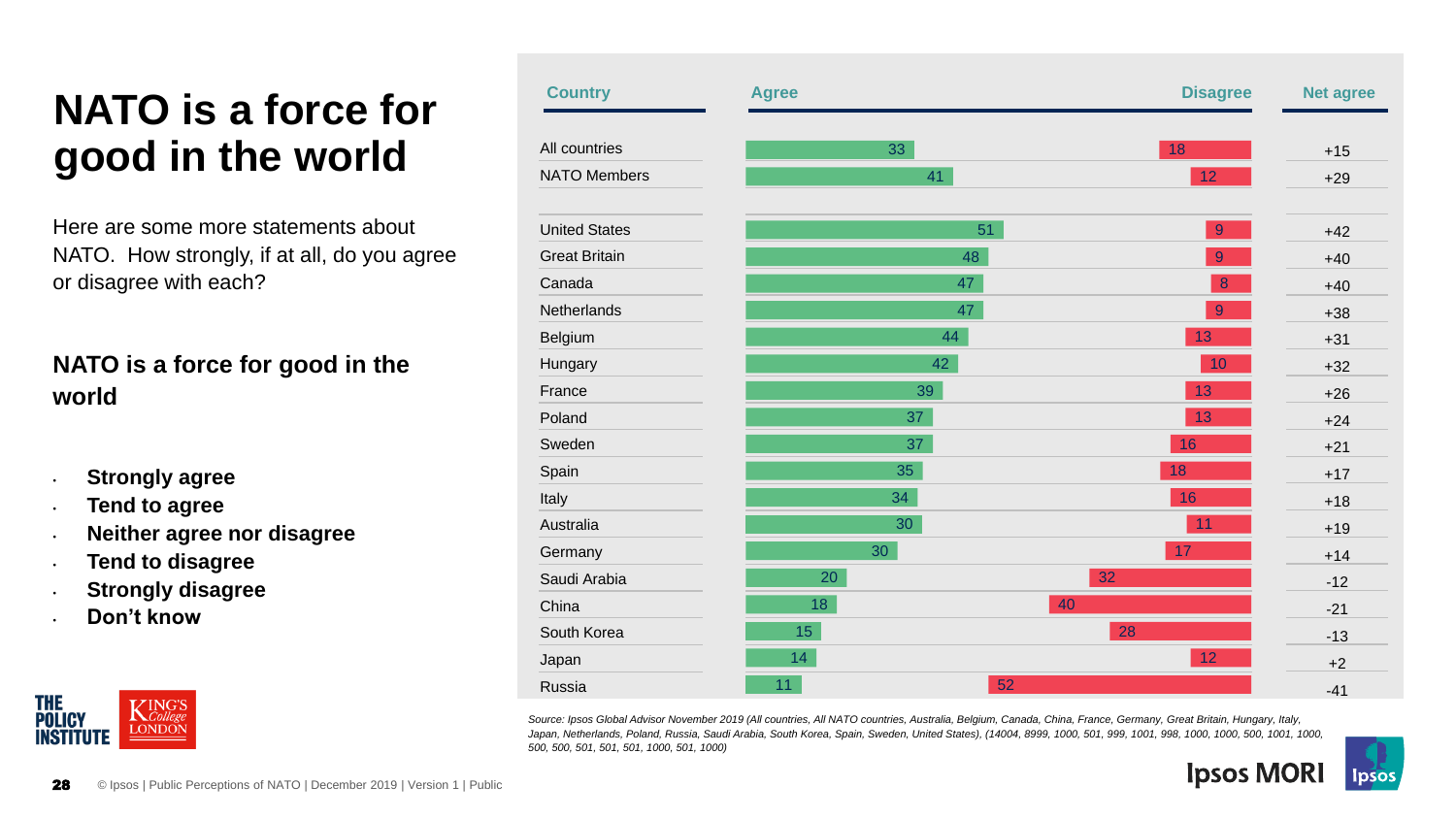# **NATO is a waste of money**

Here are some more statements about NATO. How strongly, if at all, do you agree or disagree with each?

#### **NATO is a waste of money**

- **Strongly agree**
- **Tend to agree**
- **Neither agree nor disagree**
- **Tend to disagree**
- **Strongly disagree**
- **Don't know**



| <b>Country</b>       | <b>Agree</b>    | <b>Disagree</b> | <b>Net agree</b> |
|----------------------|-----------------|-----------------|------------------|
| All countries        | 17 <sup>°</sup> | 34              | $-17$            |
| <b>NATO Members</b>  | 14              | 38              | $-23$            |
| China                | 36              | 17              | $+19$            |
| Russia               | 33              | 25              | $+8$             |
| Spain                | 25              | 23              | $+2$             |
| Saudi Arabia         | 23              | 23              | $\boldsymbol{0}$ |
| Italy                | 21              | 28              | $-7$             |
| Sweden               | 19              | 33              | $-13$            |
| Germany              | 17              | 38              | $-22$            |
| France               | 16              | 27              | $-11$            |
| <b>United States</b> | 14 <sub>1</sub> | 40              | $-26$            |
| Australia            | 13              | 23              | $-10$            |
| Belgium              | 13 <sup>°</sup> | 38              | $-25$            |
| Poland               | 12 <sub>1</sub> | 51              | $-38$            |
| Canada               | 11              | 39              | $-29$            |
| Hungary              | 11              | 52              | $-41$            |
| South Korea          | 11              | 40              | $-29$            |
| <b>Great Britain</b> | $\overline{9}$  | 44              | $-35$            |
| Netherlands          | $\mathsf{9}$    | 48              | $-40$            |
| Japan                | 8               | 24              | $-16$            |